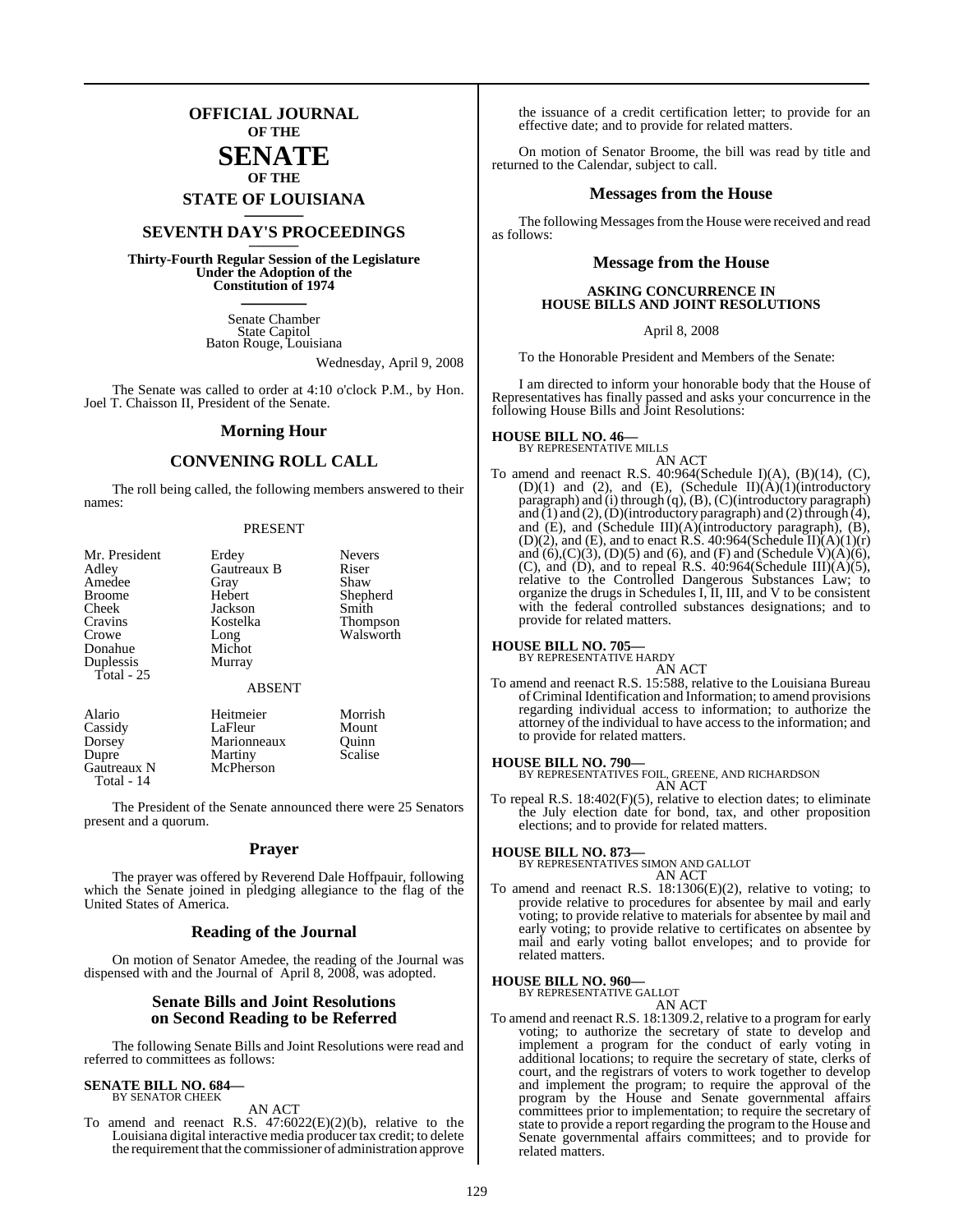## **Page 2 SENATE 7th DAY'S PROCEEDINGS**

## April 9, 2008

**HOUSE BILL NO. 1058—** BY REPRESENTATIVES GALLOT, TUCKER, AND WADDELL

AN ACT

To amend and reenact R.S. 6:103(B)(14), (E)(1)(e), and (I), R.S. 9:2798.5(A), R.S. 10:9-526(a)(2) as amended byAct No. 319 of the 2007 Regular Session of the Legislature, R.S. 11:315(A)(introductory paragraph) and (B)(2)(introductory paragraph), 316(A)(introductory paragraph), 542.1(B), 1942.1(A), 2178(D), (E)(5), and  $(J)(1)$  and (2), and  $2260(A)(9)(b)(iv)$ , R.S. 13:961(B), (C), (D)(2), (E), and (I), R.S. 15:141, 142(F), 143(introductory paragraph), 147(B)(2), 148(A), 149, 160(E), 161(J), 162(C), 165(B)(1)(b), 170(D)(5)(introductory paragraph), 173(A), 181, 182, 185.3(D), 571.11(B), 572.8(G) and (H), and 574.9(A), R.S. 17:416(B)(2) and  $(3)(d)(iv)$ ,  $(C)(1)$  and  $(2)(a)(i)$ , and  $(E)$ , 525 $(A)(1)$  and  $(C)$ ,  $1518.1(I)(3)$  and  $(J)$ ,  $1990(B)(1)(c)$  and  $(d)$ , 3048.1(A)(1)(a)(iii)(dd)(I) and (V)(3)(a), 3394.1, 3394.2(6) and 3394.3(B)(introductory paragraph) and (1)(b), R.S. 23:101, 107(C) and (D),  $111(A)$ ,  $(B)$  $(3)$  $(e)$ , and  $(F)$ ,  $897(K)$  and  $(M)$ , 1191, 1195(A)(1) and (5)(a), (B)(introductory paragraph), (1)(a), (2)(b), and (3)(a), and (C)(5)(a) and (b)(vi),  $119\tilde{6}(A)(2)(c)(i)$ ,  $(3)(b)$ , and  $(5)$ , 1209(A), (B), and (D), 1211, 1378(A)(6)(b), (B), (C), (D), and  $(F)(1)$  through (29) and  $(30)(a)(iii)$ , 1392(introductory paragraph),  $(5)$ , and  $(8)(a)$ ,  $1532.1(B)(1)(a)$ and (b) and (2),  $(C)(1)(a)$  and (b), (2), and (3), and (E), 1541, 1552, 1553(A), (B)(3), (4), (5) and (10)(a) and (b), and (D)(4), and 1775(D)(2), R.S. 28:854(B)(1) and (C) and 894(A)(2) and (4),(B)(1), and (C), R.S. 32:784(B), R.S. 38:330.8(B)(4), 334.3, and  $2212(C)(1)$ , R.S. 56:320(A)(3) and 327(D) and to repeal R.S. 14:50.1, 54, 85.1, and 91.14, relative to the Louisiana Revised Statutes of 1950; to provide for technical correctionsto certain Revised Statutes; to provide for the Louisiana State Law Institute to redesignate certain provisions of Title 40 of the Louisiana Revised Statutes of 1950; to remove certain unconstitutional provisions of Title 14 of the Louisiana Revised Statutes of 1950.

> Respectfully submitted, ALFRED W. SPEER Clerk of the House of Representatives

### **House Bills and Joint Resolutions**

Senator Kostelka asked for and obtained a suspension of the rules to take up at this time the following House Bills and Joint Resolutions just received from the House which were taken up, read a first and second time by their titles and acted upon as follows:

## **HOUSE BILL NO. 46—** BY REPRESENTATIVE MILLS

AN ACT

To amend and reenact R.S. 40:964(Schedule I)(A), (B)(14), (C), (D)(1) and (2), and (E), (Schedule II)(A)(1)(introductory paragraph) and (i) through (q), (B), (C)(introductory paragraph) and  $(1)$  and  $(2)$ ,  $(D)$ (introductory paragraph) and  $(2)$  through  $(4)$ , and (E), and (Schedule III)(A)(introductory paragraph), (B), (D)(2), and (E), and to enact R.S. 40:964(Schedule II)(A)(1)(r) and  $(6)$ , $(C)(3)$ ,  $(D)(5)$  and  $(6)$ , and  $(F)$  and  $(Scheedule V)(A)(6)$ , (C), and (D), and to repeal R.S.  $40:964$ (Schedule III)(A)(5), relative to the Controlled Dangerous Substances Law; to organize the drugs in Schedules I, II, III, and V to be consistent with the federal controlled substances designations; and to provide for related matters.

The bill was read by title and referred by the President to the Committee on Judiciary B.

## **HOUSE BILL NO. 705—** BY REPRESENTATIVE HARDY

AN ACT

To amend and reenact R.S. 15:588, relative to the Louisiana Bureau ofCriminalIdentification and Information; to amend provisions regarding individual access to information; to authorize the attorney of the individual to have access to the information; and to provide for related matters.

The bill was read by title and referred by the President to the Committee on Judiciary B.

**HOUSE BILL NO. 790—** BY REPRESENTATIVES FOIL, GREENE, AND RICHARDSON AN ACT

To repeal R.S. 18:402(F)(5), relative to election dates; to eliminate the July election date for bond, tax, and other proposition elections; and to provide for related matters.

The bill was read by title and referred by the President to the Committee on Senate and Governmental Affairs.

#### **HOUSE BILL NO. 873—**

BY REPRESENTATIVES SIMON AND GALLOT AN ACT

To amend and reenact R.S. 18:1306(E)(2), relative to voting; to provide relative to procedures for absentee by mail and early voting; to provide relative to materials for absentee by mail and early voting; to provide relative to certificates on absentee by mail and early voting ballot envelopes; and to provide for related matters.

The bill was read by title and referred by the President to the Committee on Senate and Governmental Affairs.

#### **HOUSE BILL NO. 960—**

BY REPRESENTATIVE GALLOT

- AN ACT
- To amend and reenact R.S. 18:1309.2, relative to a program for early voting; to authorize the secretary of state to develop and implement a program for the conduct of early voting in additional locations; to require the secretary of state, clerks of court, and the registrars of voters to work together to develop and implement the program; to require the approval of the program by the House and Senate governmental affairs committees prior to implementation; to require the secretary of state to provide a report regarding the program to the House and Senate governmental affairs committees; and to provide for related matters.

The bill was read by title and referred by the President to the Committee on Senate and Governmental Affairs.

**HOUSE BILL NO. 1058—** BY REPRESENTATIVES GALLOT, TUCKER, AND WADDELL AN ACT

To amend and reenact R.S. 6:103(B)(14), (E)(1)(e), and (I), R.S. 9:2798.5(A), R.S. 10:9-526(a)(2) as amended by Act No. 319 of the 2007 Regular Session of the Legislature, R.S. 11:315(A)(introductory paragraph) and (B)(2)(introductory paragraph), 316(A)(introductory paragraph), 542.1(B), 1942.1(A), 2178(D), (E)(5), and  $(J)(1)$  and (2), and  $2260(A)(9)(b)(iv)$ , R.S. 13:961(B), (C), (D)(2), (E), and (I), R.S. 15:141, 142(F), 143(introductory paragraph), 147(B)(2), 148(A), 149, 160(E), 161(J), 162(C), 165(B)(1)(b), 170(D)(5)(introductory paragraph), 173(A), 181, 182, 185.3(D), 571.11(B), 572.8(G) and (H), and 574.9(A), R.S. 17:416(B)(2) and  $(3)(d)(iv)$ ,  $(C)(1)$  and  $(2)(a)(i)$ , and  $(E)$ , 525(A)(1) and  $(C)$ ,  $1518.1(1)(3)$  and  $(J)$ ,  $1990(B)(1)(c)$  and  $(d)$ ,  $3048.1(A)(1)(a)(iii)(dd)(I)$  and  $(V)(3)(a), 3394.1, 3394.2(6)$  and 3394.3(B)(introductory paragraph) and (1)(b), R.S. 23:101, 107(C) and (D),  $111(A)$ ,  $(B)$  $(3)$  $(e)$ , and  $(F)$ ,  $897(K)$  and  $(M)$ , 1191,  $1195(\text{A})(1)$  and  $(5)(\text{a})$ ,  $(\text{B})(\text{introductory paragraph})$ ,  $(1)(\text{a})$ , (2)(b), and (3)(a), and (C)(5)(a) and (b)(vi),  $1196(A)(2)(c)(i)$ ,  $(3)(b)$ , and  $(5)$ , 1209(A), (B), and (D), 1211, 1378(A)(6)(b), (B), (C), (D), and  $(F)(1)$  through (29) and  $(30)(a)(iii)$ , 1392(introductory paragraph),  $(5)$ , and  $(8)(a)$ , 1532.1 $(B)(1)(a)$ and (b) and (2),  $(C)(1)(a)$  and (b), (2), and (3), and (E), 1541, 1552, 1553(A), (B)(3), (4), (5) and (10)(a) and (b), and (D)(4), and 1775(D)(2), R.S. 28:854(B)(1) and (C) and 894(A)(2) and (4), (B)(1), and (C), R.S. 32:784(B), R.S. 38:330.8(B)(4), 334.3, and 2212(C)(1), R.S. 56:320(A)(3) and 327(D) and to repeal R.S. 14:50.1, 54, 85.1, and 91.14, relative to the Louisiana Revised Statutes of 1950; to provide for technical correctionsto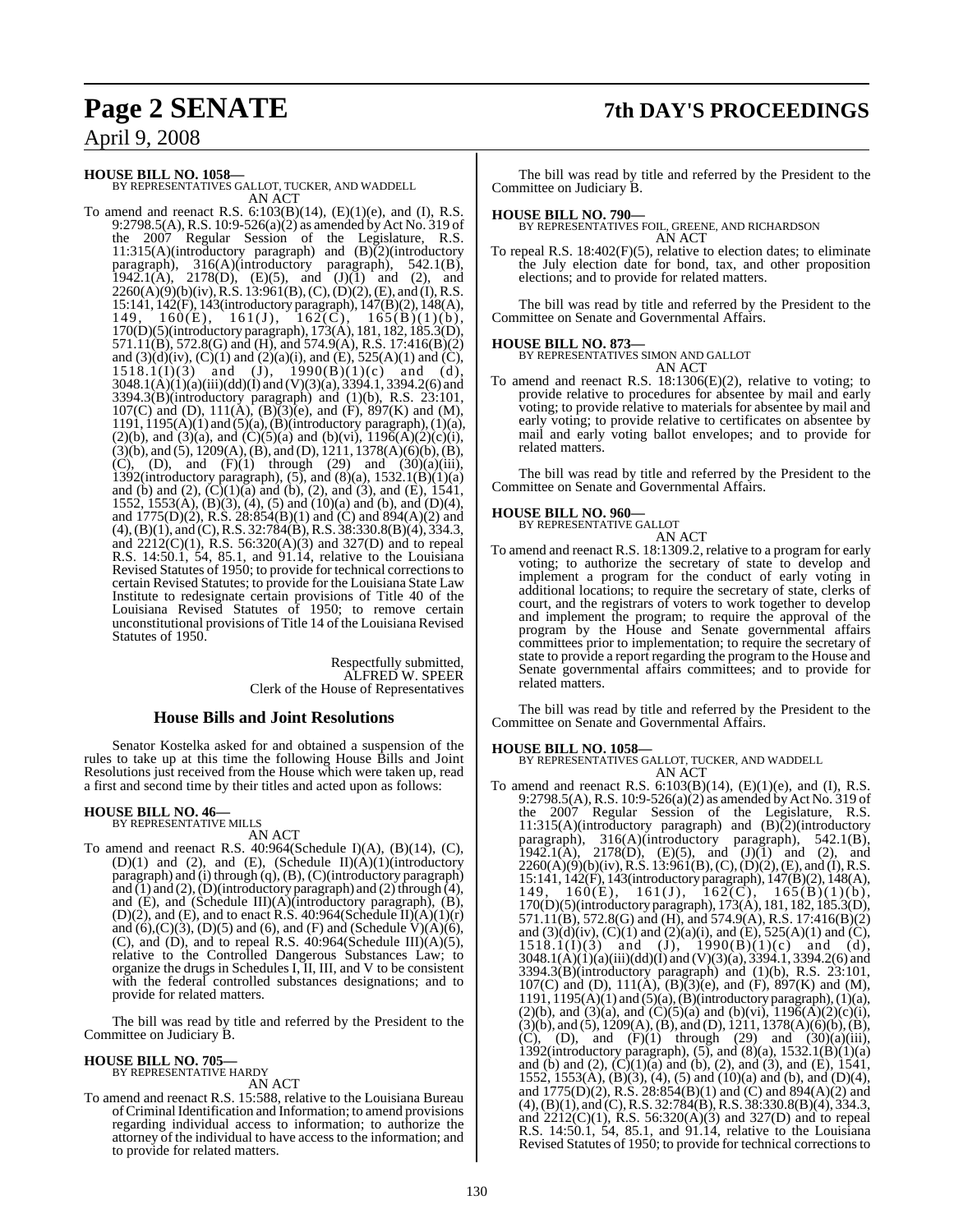## **7th DAY'S PROCEEDINGS Page 3 SENATE**

# April 9, 2008

certain Revised Statutes; to provide for the Louisiana State Law Institute to redesignate certain provisions of Title 40 of the Louisiana Revised Statutes of 1950; to remove certain unconstitutional provisions of Title 14 of the Louisiana Revised Statutes of 1950.

The bill was read by title and referred by the President to the Committee on Senate and Governmental Affairs.

#### **Messages from the House**

The following Messages from the House were received and read as follows:

#### **Message from the House**

#### **ASKING CONCURRENCE IN HOUSE CONCURRENT RESOLUTIONS**

#### April 9, 2008

To the Honorable President and Members of the Senate:

I am directed to inform your honorable body that the House of Representatives has finally passed and asks your concurrence in the following House Concurrent Resolutions:

# **HOUSE CONCURRENT RESOLUTION NO. 9—** BY REPRESENTATIVE PETERSON

A CONCURRENT RESOLUTION

To urge and request the Department of Economic Development to develop a process to annually review the effectiveness of tax exemptions and tax credits enacted by the Louisiana Legislature in order to evaluate the fiscal impact of such exemptions and credits and to make recommendations regarding whether these tax exemptions and credits are achieving intended goals and to submit a written report of its findings to the Louisiana Legislature prior to the commencement of the 2009 Regular Session.

## **HOUSE CONCURRENT RESOLUTION NO. 47—** BY REPRESENTATIVE BOBBY BADON AND SENATOR CRAVINS

A CONCURRENT RESOLUTION

To commend Carroll Guilbeau upon his retirement after sixty years of work in public service and public safety in Lafayette Parish.

**HOUSE CONCURRENT RESOLUTION NO. 48—** BY REPRESENTATIVES MARCHAND, PATRICIA SMITH, BURRELL, AND ROSALIND JONES AND SENATORS CRAVINS AND JACKSON A CONCURRENT RESOLUTION

To commend Alpha Kappa Alpha Sorority, Incorporated, on its centennial anniversary celebration.

HOUSE CONCURRENT RESOLUTION NO. 49-<br>BY REPRESENTATIVES RITCHIE, ANDERS, ARNOLD, BOBBY<br>BADON, BALDONE, BARRAS, BURFORD, HENRY BURNS, BURRELL,<br>CAZAYOUX, CHAMPAGNE, CHANDLER, CHANEY, CROMER,<br>DANAHAY, DIXON, DOBRGE, DOVE, DOWN

To commend Louisiana 4-H upon the occasion of its centennial anniversary.

## **HOUSE CONCURRENT RESOLUTION NO. 51—** BY REPRESENTATIVE HARRISON

A CONCURRENT RESOLUTION

To memorialize the United States Food and Drug Administration to take immediate and focused action to improve the enforcement of food import restrictions of seafood imports prior to sale in Louisiana.

Respectfully submitted, ALFRED W. SPEER Clerk of the House of Representatives

#### **House Concurrent Resolutions**

Senator Thompson asked for and obtained a suspension of the rules to take up at this time the following House Concurrent Resolutions just received from the House which were taken up, read a first and second time by their titles and acted upon as follows:

#### **HOUSE CONCURRENT RESOLUTION NO. 9—** BY REPRESENTATIVE PETERSON A CONCURRENT RESOLUTION

To urge and request the Department of Economic Development to develop a process to annually review the effectiveness of tax exemptions and tax credits enacted by the Louisiana Legislature in order to evaluate the fiscal impact of such exemptions and credits and to make recommendations regarding whether these tax exemptions and credits are achieving intended goals and to submit a written report of its findings to the Louisiana Legislature prior to the commencement of the 2009 Regular Session.

The resolution was read by title. Senator Murray moved to concur in the House Concurrent Resolution.

#### **ROLL CALL**

The roll was called with the following result:

#### YEAS

Mr. President Gautreaux B Morrish<br>Adlev Gautreaux N Mount Adley Gautreaux N<br>Amedee Gray Broome Hebert Nevers<br>
Cheek Heitmeier Quinn Cheek Heitmeier Quinn Cravins Jackson<br>Crowe Kostelka Crowe Kostelka Shaw Duplessis Martiny<br>
Dupre McPherson Dupre McPherson Thompson Total - 33

Total - 0

Gray Murray<br>Hebert Nevers Long Shepherd<br>
Martiny Smith

Walsworth

NAYS

### ABSENT

| Dorsey<br>LaFleur | Marionneaux<br>Scalise |
|-------------------|------------------------|
|                   |                        |

The Chair declared the Senate had concurred in the House Concurrent Resolution and ordered it returned to the House.

## **HOUSE CONCURRENT RESOLUTION NO. 47—** BY REPRESENTATIVE BOBBY BADON AND SENATOR CRAVINS A CONCURRENT RESOLUTION

To commend Carroll Guilbeau upon his retirement after sixty years of work in public service and public safety in Lafayette Parish.

The resolution was read by title. Senator Cravins moved to concur in the House Concurrent Resolution.

### **ROLL CALL**

The roll was called with the following result: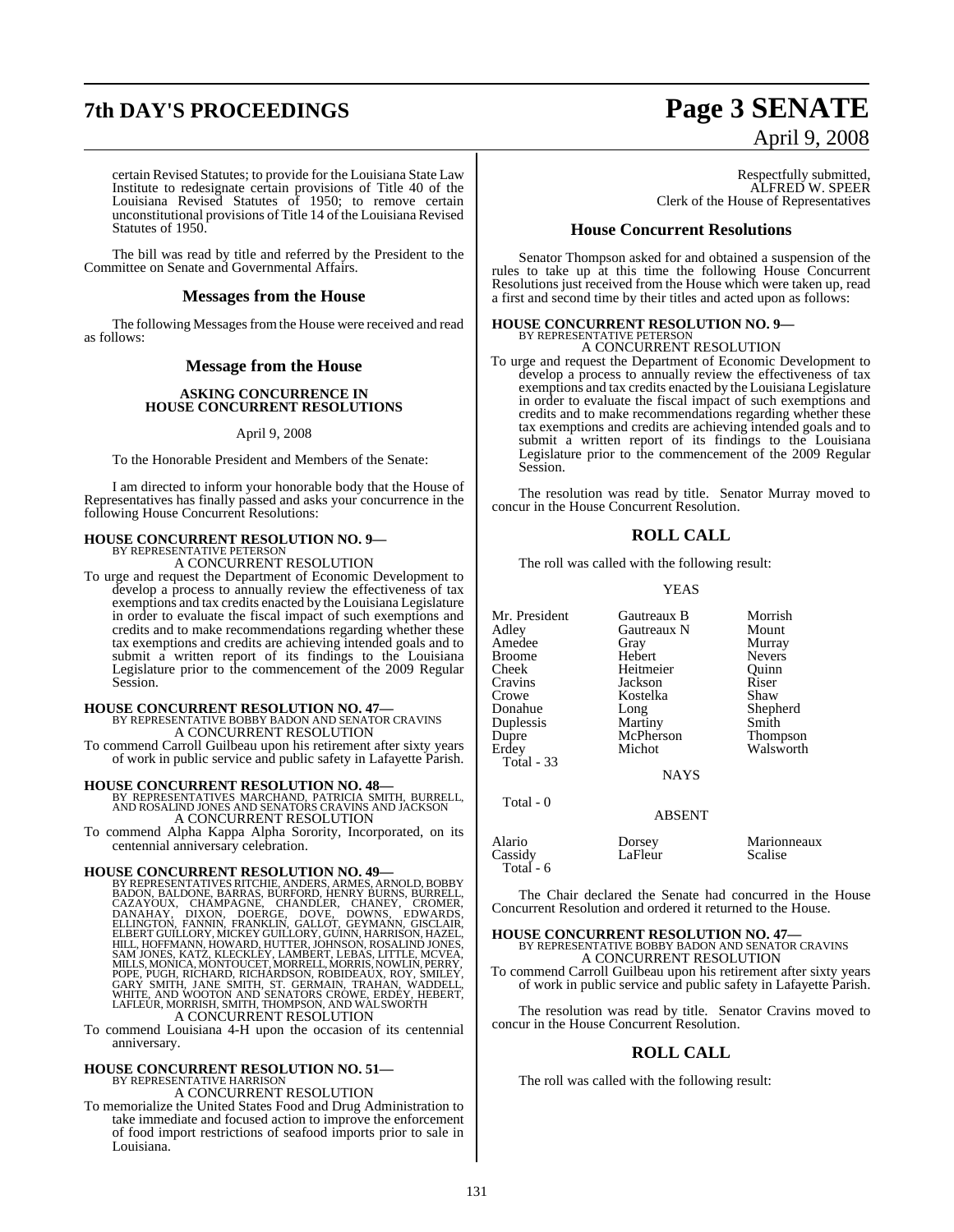#### YEAS

| Mr. President<br>Adley<br>Amedee<br><b>Broome</b><br><b>Cheek</b><br>Cravins<br>Crowe<br>Donahue<br>Duplessis<br>Dupre<br>Erdey<br>Total - 32 | Gautreaux B<br>Gautreaux N<br>Gray<br>Hebert<br>Heitmeier<br>Jackson<br>Kostelka<br>Long<br>Martiny<br>McPherson<br>Michot | Morrish<br>Mount<br>Murray<br><b>Nevers</b><br>Riser<br>Shaw<br>Shepherd<br>Smith<br>Thompson<br>Walsworth |
|-----------------------------------------------------------------------------------------------------------------------------------------------|----------------------------------------------------------------------------------------------------------------------------|------------------------------------------------------------------------------------------------------------|
|                                                                                                                                               | <b>NAYS</b>                                                                                                                |                                                                                                            |
| Total - 0                                                                                                                                     | <b>ABSENT</b>                                                                                                              |                                                                                                            |
| Alario<br>Cassidy<br>Dorsey                                                                                                                   | LaFleur<br>Marionneaux<br>Ouinn                                                                                            | Scalise                                                                                                    |

The Chair declared the Senate had concurred in the House Concurrent Resolution and ordered it returned to the House.

**HOUSE CONCURRENT RESOLUTION NO. 48—** BY REPRESENTATIVES MARCHAND, PATRICIA SMITH, BURRELL, AND ROSALIND JONES AND SENATORS CRAVINS AND JACKSON A CONCURRENT RESOLUTION

To commend Alpha Kappa Alpha Sorority, Incorporated, on its centennial anniversary celebration.

The resolution was read by title. Senator Cravins moved to concur in the House Concurrent Resolution.

#### **ROLL CALL**

The roll was called with the following result:

#### YEAS

| Mr. President | Gautreaux B | Morrish       |
|---------------|-------------|---------------|
| Adley         | Gautreaux N | Mount         |
| Amedee        | Hebert      | Murray        |
| <b>Broome</b> | Heitmeier   | <b>Nevers</b> |
| Cheek         | Jackson     | Riser         |
| Cravins       | Kostelka    | Shaw          |
| Donahue       | Long        | Shepherd      |
| Duplessis     | Martiny     | Smith         |
| Dupre         | McPherson   | Thompson      |
| Erdey         | Michot      | Walsworth     |
| Total $-30$   |             |               |
|               | <b>NAYS</b> |               |

Total - 0

Total - 7

#### ABSENT

| Alario    | Dorsey  | Marionneaux |
|-----------|---------|-------------|
| Cassidy   | Grav    | Ouinn       |
| Crowe     | LaFleur | Scalise     |
| Total - 9 |         |             |

The Chair declared the Senate had concurred in the House Concurrent Resolution and ordered it returned to the House.

#### **HOUSE CONCURRENT RESOLUTION NO. 49—**

BY REPRESENTATIVES RITCHIE, ANDERS, ARMES, ARNOLD, BOBBY,<br>BADON, BALDONE, BARRAS, BURFORD, HENRY BURNS, BURRELL,<br>CAZAYOUX, CHAMPAGNE, CHANDLER, CHANEY, CROMER,<br>ELLINGTON, FANNIN, FRANKLIN, GALLOT, GEYMANN, GISCLAIR,<br>ELLING MILLS, MONICA, MONTOUCET, MORRELL, MORRIS, NOWLIN, PERRY,

## **Page 4 SENATE 7th DAY'S PROCEEDINGS**

POPE, PUGH, RICHARD, RICHARDSON, ROBIDEAUX, ROY, SMILEY,<br>GARY SMITH, JANE SMITH, ST. GERMAIN, TRAHAN, WADDELL,<br>WHITE, AND WOOTON AND SENATORS CROWE, ERDEY, HEBERT,<br>LAFLEUR, MORRISH, SMITH, THOMPSON, AND WALSWORTH A CONCURRENT RESOLUTION

To commend Louisiana 4-H upon the occasion of its centennial anniversary.

The resolution was read by title. Senator Nevers moved to concur in the House Concurrent Resolution.

#### **ROLL CALL**

The roll was called with the following result:

#### YEAS

| Mr. President | Gautreaux B | Morrish         |
|---------------|-------------|-----------------|
| Adley         | Gautreaux N | Mount           |
| Amedee        | Gray        | Murray          |
| <b>Broome</b> | Hebert      | <b>Nevers</b>   |
| Cheek         | Heitmeier   | Ouinn           |
| Cravins       | Jackson     | Riser           |
| Crowe         | Kostelka    | Shaw            |
| Donahue       | Long        | Shepherd        |
| Duplessis     | Martiny     | Smith           |
| Dupre         | McPherson   | <b>Thompson</b> |
| Erdey         | Michot      | Walswort        |
| Total - 33    |             |                 |

**NAYS** 

#### ABSENT

Alario Dorsey Marionneaux Cassidy Total - 6

Total - 0

| eur | Scalise |  |
|-----|---------|--|
|     |         |  |
|     |         |  |

The Chair declared the Senate had concurred in the House Concurrent Resolution and ordered it returned to the House.

#### **HOUSE CONCURRENT RESOLUTION NO. 51—** BY REPRESENTATIVE HARRISON

A CONCURRENT RESOLUTION

To memorialize the United States Food and Drug Administration to take immediate and focused action to improve the enforcement of food import restrictions of seafood imports prior to sale in Louisiana.

The resolution was read by title. Senator B. Gautreaux moved to concur in the House Concurrent Resolution.

#### **ROLL CALL**

The roll was called with the following result:

#### YEAS

| Mr. President | Gautreaux B | Morrish       |
|---------------|-------------|---------------|
| Adley         | Gautreaux N | Mount         |
| Amedee        | Gray        | Murray        |
| Broome        | Hebert      | <b>Nevers</b> |
| Cheek         | Heitmeier   | Ouinn         |
| Cravins       | Jackson     | Riser         |
| Crowe         | Kostelka    | Shaw          |
| Donahue       | Long        | Shepherd      |
| Duplessis     | Martiny     | Smith         |
| Dupre         | McPherson   | Thompson      |
| Erdev         | Michot      | Walsworth     |
| Total - 33    |             |               |
|               | <b>NAYS</b> |               |

Total - 0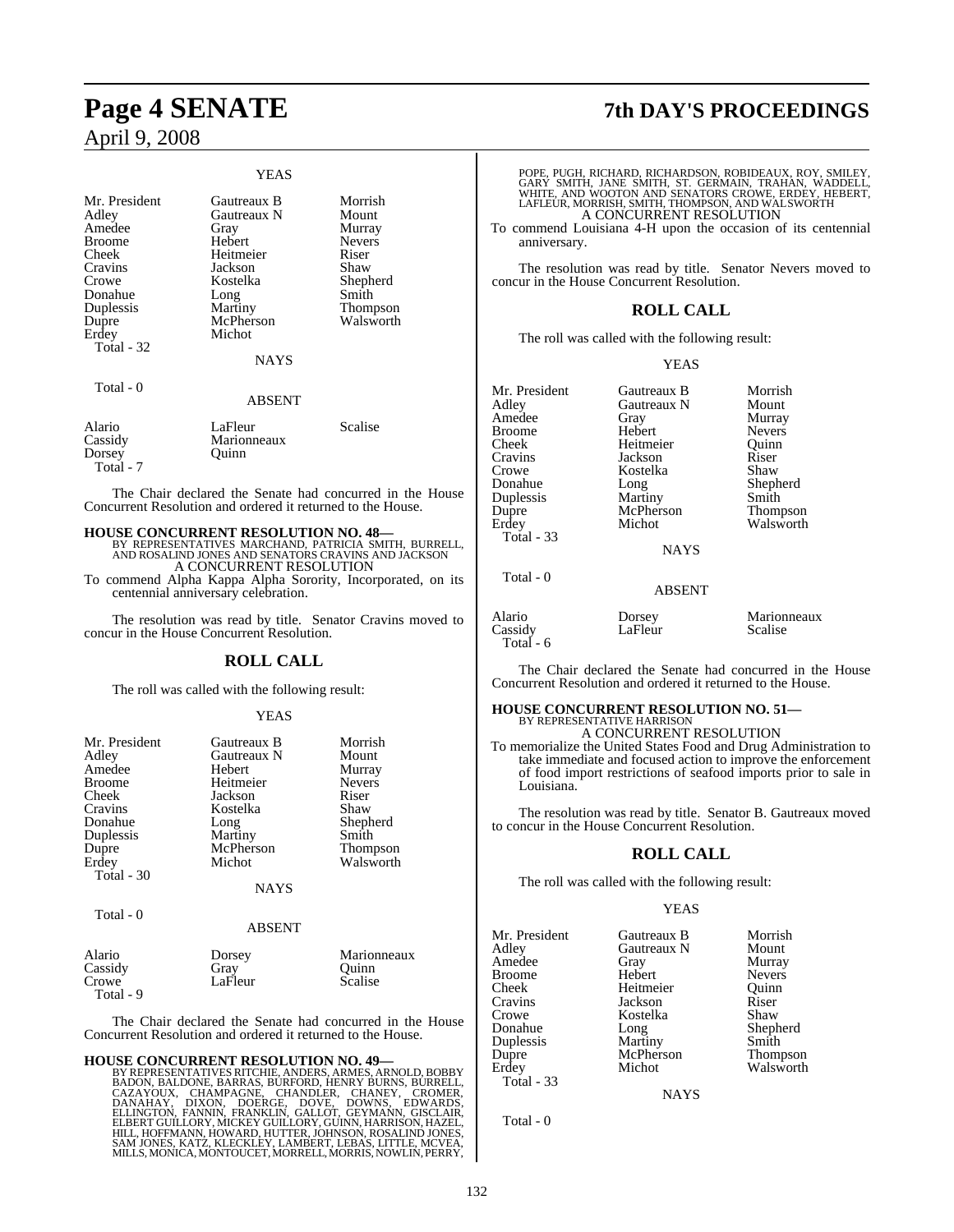## **7th DAY'S PROCEEDINGS Page 5 SENATE**

#### ABSENT

Alario Dorsey Marionneaux Total - 6

LaFleur

The Chair declared the Senate had concurred in the House Concurrent Resolution and ordered it returned to the House.

#### **Reports of Committees**

The following reports of committees were received and read:

#### **REPORT OF COMMITTEE ON**

### **HEALTH AND WELFARE**

Senator Willie L. Mount, Chairman on behalf of the Committee on Health and Welfare, submitted the following report:

#### April 9, 2008

To the President and Members of the Senate:

I am directed by your Committee on Health and Welfare to submit the following report:

## **SENATE BILL NO. 228—** BY SENATOR HEITMEIER

AN ACT

To enact R.S. 28:22, R.S. 40:2006(B)(2)(i) and (E)(2)(x), and Part VI-F ofChapter 11 of Title 40 of the Louisiana Revised Statutes of 1950, to be comprised of R.S. 40:2180.6 through 2180.11, relative to crisis receiving centers; to provide for a crisis response system; to provide for definitions; to provide for fees; to provide for licensing; to provide for rules and regulations; to provide for penalties; and to provide for related matters.

Reported with amendments.

## **SENATE BILL NO. 234—** BY SENATOR MOUNT

AN ACT

To enact R.S. 40:2006(E)(2)(x) and Part VI-F of Chapter 11 of Title 40 of the Louisiana Revised Statutes of 1950, to be comprised of R.S. 40:2180.11 through 2180.16 and to repeal R.S. 28:822(26), relative to licensure of substitute family agencies for the developmentally disabled; to provide for licensing fees for such services; to provide forrules and regulations; to provide for definitions; to provide for penalties; and to provide for related matters.

Reported with amendments.

## **SENATE BILL NO. 238—** BY SENATOR CASSIDY

AN ACT

To enact R.S. 40:1064.1, relative to expedited partner therapy; to provide for the prescription of medications to individuals who may have been exposed to certain venereal diseases absent a doctor-patient relationship and absent a clinical assessment; to provide for the promulgation of rules; and to provide for related matters.

Reported with amendments.

#### **SENATE BILL NO. 287—** BY SENATOR MOUNT

AN ACT

To amend and reenact Part L of Chapter 5 of Title 40 of the Louisiana Revised Statutes of 1950, to be comprised of R.S. 40:1300.111 through 1300.114, relative to health care data reporting; to provide for Louisiana health care consumers' right to know; to provide for the collection and publication of provider specific health care quality and outcome data; to

# April 9, 2008

provide for the membership of the Health Data Panel; and to provide for related matters.

Reported with amendments.

#### **SENATE BILL NO. 546—** BY SENATOR MOUNT

AN ACT

To amend and reenact R.S. 37:1031(A) and 1033(A) and (B) and to enact R.S. 37:1033(H), relative to direct service workers; to provide for applicability; to provide for training; and to provide for related matters.

Reported with amendments.

Respectfully submitted, WILLIE L. MOUNT Chairman

#### **REPORT OF COMMITTEE ON**

#### **COMMERCE, CONSUMER PROTECTION AND INTERNATIONAL AFFAIRS**

Senator Ann D. Duplessis, Chairman on behalf of the Committee on Commerce, Consumer Protection and International Affairs, submitted the following report:

#### April 9, 2008

To the President and Members of the Senate:

I am directed by your Committee on Commerce, Consumer Protection and International Affairs to submit the following report:

## **SENATE BILL NO. 96—** BY SENATOR BROOME

AN ACT

To amend and reenact R.S. 37:761(C) and 764(D) and to enact R.S.  $37:795(B)(1)(m)$  and  $(B)(2)(u)$ , relative to the profession of dentistry; to provide for requirements of applicants for dental licensure; to provide for the requirements of licensure of a dental hygienist; to provide for fees; and to provide for related matters.

Reported with amendments.

## **SENATE BILL NO. 130—** BY SENATOR DUPLESSIS

AN ACT

To amend and reenact R.S. 9:3516(26), relative to the Louisiana Consumer Credit Law; to provide for prepaid finance charges; to provide for definitions; and to provide for related matters.

Reported favorably.

#### **SENATE BILL NO. 327** BY SENATOR MICHOT

AN ACT

To amend and reenact R.S. 6:969.18(A), relative to the Motor Vehicle Sales Finance Act; to provide for documentation and compliance fees; and to provide for related matters.

Reported favorably.

#### **SENATE BILL NO. 590—** BY SENATOR BROOME

AN ACT

To enact R.S. 6:453, relative to mortgage foreclosures; to provide with respect to mortgage foreclosure assistance for homeowners; and to provide for related matters.

Reported with amendments.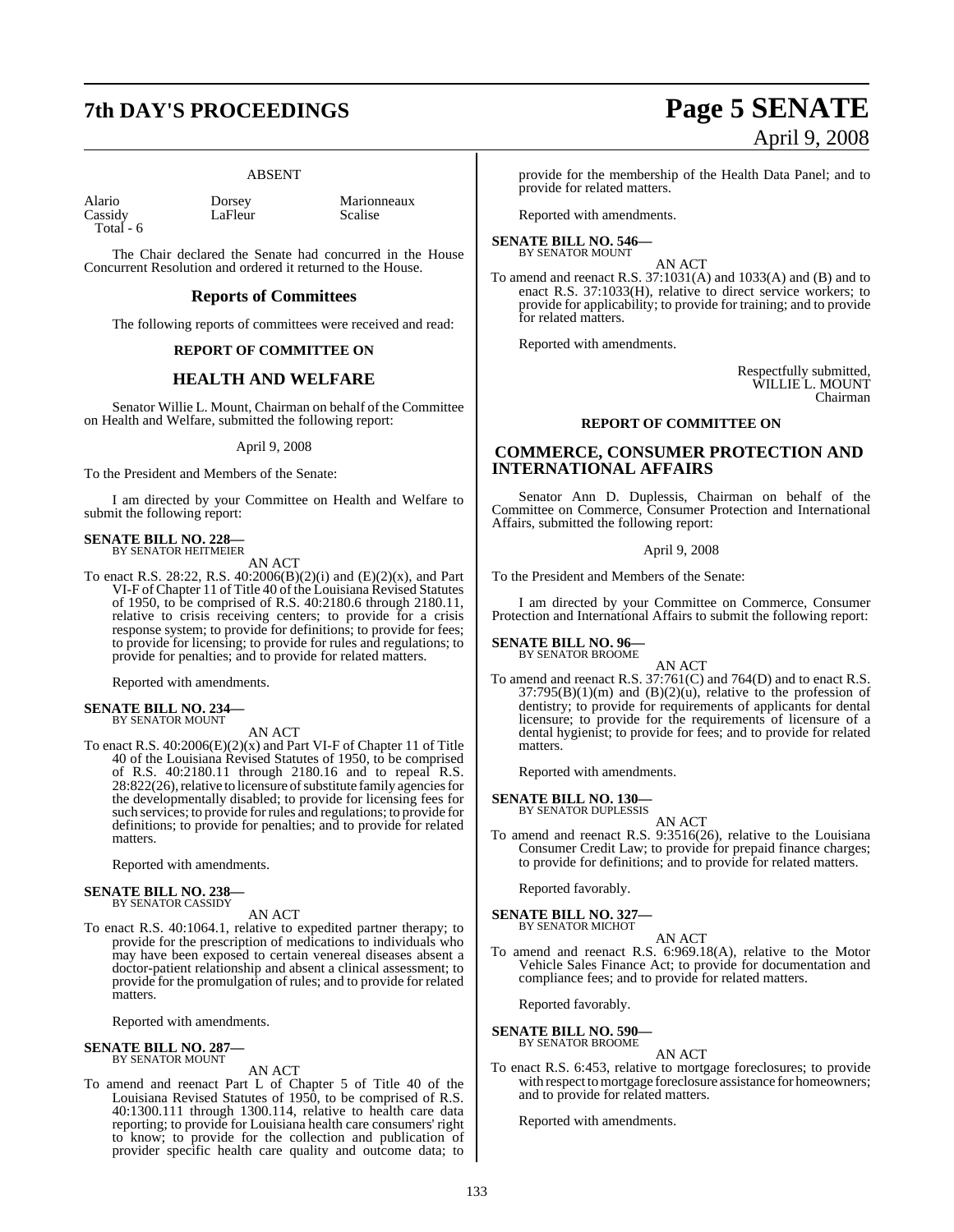### **SENATE BILL NO. 628—**

BY SENATOR N. GAUTREAUX AN ACT

To enact R.S. 51:140.1, relative to price gouging; to prohibit any railroad corporation from price gauging; and to provide for related matters.

Reported with amendments.

Respectfully submitted, ANN D. DUPLESSIS Chairman

#### **REPORT OF COMMITTEE ON**

#### **SENATE AND GOVERNMENTAL AFFAIRS**

Senator Robert W. Kostelka, Chairman on behalf of the Committee on Senate and Governmental Affairs, submitted the following report:

#### April 9, 2008

To the President and Members of the Senate:

I am directed by your Committee on Senate and Governmental Affairs to submit the following report:

## **SENATE CONCURRENT RESOLUTION NO. 6—** BY SENATOR DONAHUE

A CONCURRENT RESOLUTION

To create and provide the Election Code Study Committee to study election offenses and to develop recommendations for changes to the Louisiana Election Code and a plan to implement such changes.

Reported favorably.

#### **SENATE BILL NO. 53—** BY SENATOR SHAW

AN ACT

To enact R.S. 42:1141(B)(1)(c), relative to ethics complaints; to provide that the Board of Ethics shall not investigate or otherwise address anonymous complaints; and to provide for related matters.

Reported with amendments.

## **SENATE BILL NO. 115—** BY SENATOR MARTINY

AN ACT

To amend and reenact R.S. 18:465(E) and to enact R.S.  $18:465(C)(7)$ , relative to qualifying for a primary election; to provide for nominating petitions; to provide relative to the signatures required upon and the certification of such petitions; to provide for qualification by nominating petition when qualifying is reopened following the death of a candidate; to provide for an effective date; and to provide for related matters.

Reported favorably.

## **SENATE BILL NO. 223—** BY SENATOR SHEPHERD

AN ACT

To amend and reenact R.S. 24:31.5(A)(1), (2) and (4), relative to the legislature; to provide with respect to the funds available for legislative assistants of members of the legislature; and to provide for related matters.

Reported with amendments.

## **Page 6 SENATE 7th DAY'S PROCEEDINGS**

#### **SENATE BILL NO. 271—**

BY SENATOR DONAHUE

AN ACT To amend and reenact R.S. 18:402(F)(5) and (6) and to repeal R.S. 18:402F(7), relative to bond, tax, or propositional elections; to provide for the elimination of the July date for such elections; and to provide for related matters.

Reported favorably.

## **SENATE BILL NO. 296—** BY SENATOR ADLEY

A JOINT RESOLUTION

Proposing to amend Article III, Section 2(B) of the Constitution of Louisiana, relative to calling extraordinary sessions of the legislature; to require that the proclamation calling the session be issued and made public so that at least five calendar days elapse after the day the proclamation is made public and prior to the day of the start of such session; and to specify an election for submission of the proposition to electors and provide a ballot proposition.

Reported favorably.

Respectfully submitted, ROBERT W. KOSTELKA Chairman

#### **REPORT OF COMMITTEE ON**

#### **INSURANCE**

Senator Donald R. Cravins Jr., Chairman on behalf of the Committee on Insurance, submitted the following report:

April 9, 2008

To the President and Members of the Senate:

I am directed by your Committee on Insurance to submit the following report:

#### **SENATE BILL NO. 61—**

BY SENATOR SHEPHERD AN ACT

To amend and reenact R.S. 22:635.3(C) and to enact R.S. 22:1425.1, relative to homeowner's insurance; to provide for calculation of certain time periods; to require certain insurers who write homeowner's insurance to sell homeowner's coverage to certain veterans and military personnel; and to provide for related matters.

Reported with amendments.

#### **SENATE BILL NO. 103—** BY SENATOR MORRISH

AN ACT To amend and reenact R.S. 22:1265(A)(2) and to enact R.S.  $22:1065(A)(2)(f)$ , relative to state funds; to establish the Citizens Insurance Recovery Fund as a special fund in the state treasury; to provide for the deposit, use, and investment of monies in the fund; to provide for disposition of the avails of certain taxes related to the sale of insurance products for surplus lines coverages; to provide for the disposition of the avails of certain annual license taxes related to the sale of insurance products for fire, marine, transportation, casualty, surety, or other coverages; to require annual reporting to the legislature; to provide for an effective date; and to provide for related matters.

Reported favorably.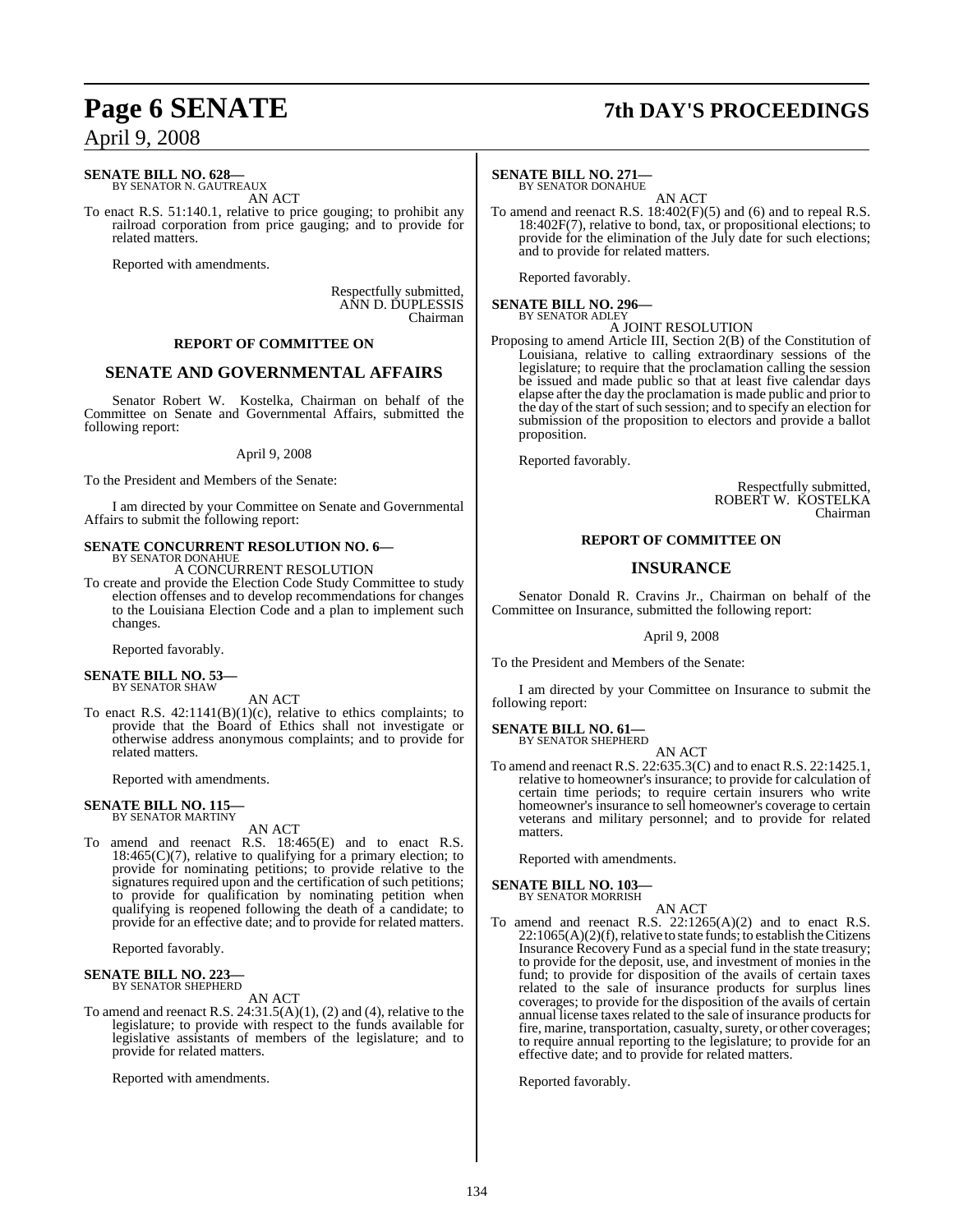## **7th DAY'S PROCEEDINGS Page 7 SENATE**

# April 9, 2008

#### **SENATE BILL NO. 150—** BY SENATOR CRAVINS

AN ACT

To enact Part XIV-A of Chapter 2 of Title 22 of the Louisiana Revised Statutes of 1950, to be composed of R.S. 22:2090.1 through 2090.26, relative to domestic captive insurance companies; to provide for definitions; to provide for applicability of other provisions; to provide for powers of the commissioner of insurance, including the authority to adopt reasonable regulations; to provide for incorporation and application for a certificate of authority; to provide for financial examinations; to provide for capital and surplus requirements; to provide for suspension or revocation of certificate of authority; to provide for authorized and prohibited lines of insurance; to provide for restrictions on captive insurers operations; to provide for filing of rates and forms; and to provide for related matters.

Reported favorably.

## **SENATE BILL NO. 240—** BY SENATOR CRAVINS

AN ACT

To amend and reenact R.S.  $22:1382(A)(1)(a)$  relative to the Louisiana Insurance Guaranty Association; to provide for the limits of liability of the association; and to provide for related matters.

Reported favorably.

## **SENATE BILL NO. 538—** BY SENATOR HEBERT

AN ACT

To amend and reenact R.S. 22:1430.23(D), relative to the Louisiana Citizens Property Insurance Corporation Policy Take-Out Program; to provide with respect to removing the Louisiana Insurance Guaranty Association from the approval process on policy bundles; and to provide for related matters.

Reported favorably.

#### **SENATE BILL NO. 555—** BY SENATOR HEBERT

AN ACT

To amend and reenact R.S. 22:1384(A)(3), relative to the Louisiana Insurance Guaranty Association; to modify the authority of the commissioner of insurance with respect to the board of commissioners of the association relative to certificates of authority of insurers; and to provide for related matters.

Reported favorably.

Respectfully submitted, DONALD R. CRAVINS JR. Chairman

#### **Senate Bills and Joint Resolutions on Second Reading Reported by Committees**

The following Senate Bills and Joint Resolutions reported by Committees were taken up and acted upon as follows:

## **SENATE BILL NO. 37—** BY SENATOR DUPRE

AN ACT

To amend and reenact R.S. 35:407(A) and (D), relative to ex officio notaries for municipal police departments; to authorize under certain circumstances a mayor to designate persons as ex officio notaries; to provide terms and conditions; to provide for an effective date; and to provide for related matters.

Reported with amendments by the Committee on Judiciary A.

#### **SENATE COMMITTEE AMENDMENTS**

Amendments proposed by Senate Committee on Judiciary A to Original Senate Bill No. 37 by Senator Dupre

#### AMENDMENT NO. 1

On page 1, line 11, after "**in**" and before "**towns**" insert "**villages and**"

#### AMENDMENT NO. 2

On page 1, line 16, after "**in**" and before "**towns**" insert "**villages and**"

#### AMENDMENT NO. 3

On page 2, line 2, after "department" and before "shall" insert "**or office of the mayor**"

On motion of Senator Quinn, the committee amendment was adopted. The amended bill was read by title, ordered engrossed, and passed to a third reading.

#### **SENATE BILL NO. 52—** BY SENATOR MARTINY

AN ACT

To amend and reenact R.S. 14:35.1(A)(1) and (B) and to enact R.S. 14:35.1(A)(3), relative to battery of certain workers; to provide for the crime of battery of an adult protective service worker; to provide for the elements of such crime; to provide for definitions; to provide for criminal penalties; and to provide for related matters.

Reported with amendments by the Committee on Judiciary B.

#### **SENATE COMMITTEE AMENDMENTS**

Amendments proposed by Senate Committee on Judiciary B to Original Senate Bill No. 52 by Senator Martiny

AMENDMENT NO. 1

On page 1, line 17, de-capitalize both instances of "**Adult Protection Specialist**"

#### AMENDMENT NO. 2

On page 2, line 1, de-capitalize "**Supervisor**"

On motion of Senator Martiny, the committee amendment was adopted. The amended bill was read by title, ordered engrossed, and passed to a third reading.

## **SENATE BILL NO. 55—** BY SENATOR MORRISH

AN ACT

To amend and reenact Code of Civil Procedure Art. 4843(G), relative to the jurisdiction of city courts; to provide relative to the City Court of Jennings; to increase the jurisdictional amount in dispute in such court; and to provide for related matters.

Reported with amendments by the Committee on Judiciary A.

#### **SENATE COMMITTEE AMENDMENTS**

Amendments proposed by Senate Committee on Judiciary A to Original Senate Bill No. 55 by Senator Morrish

#### AMENDMENT NO. 1

On page 1, line 2, change "Art. 4843(G)" to "Art. 4843(F)"

#### AMENDMENT NO. 2

On page 1, line 7, change "Art. 4843(G)" to "Art. 4843(F)"

#### AMENDMENT NO. 3

On page 1, delete lines 12 through 15 and insert in lieu thereof the following: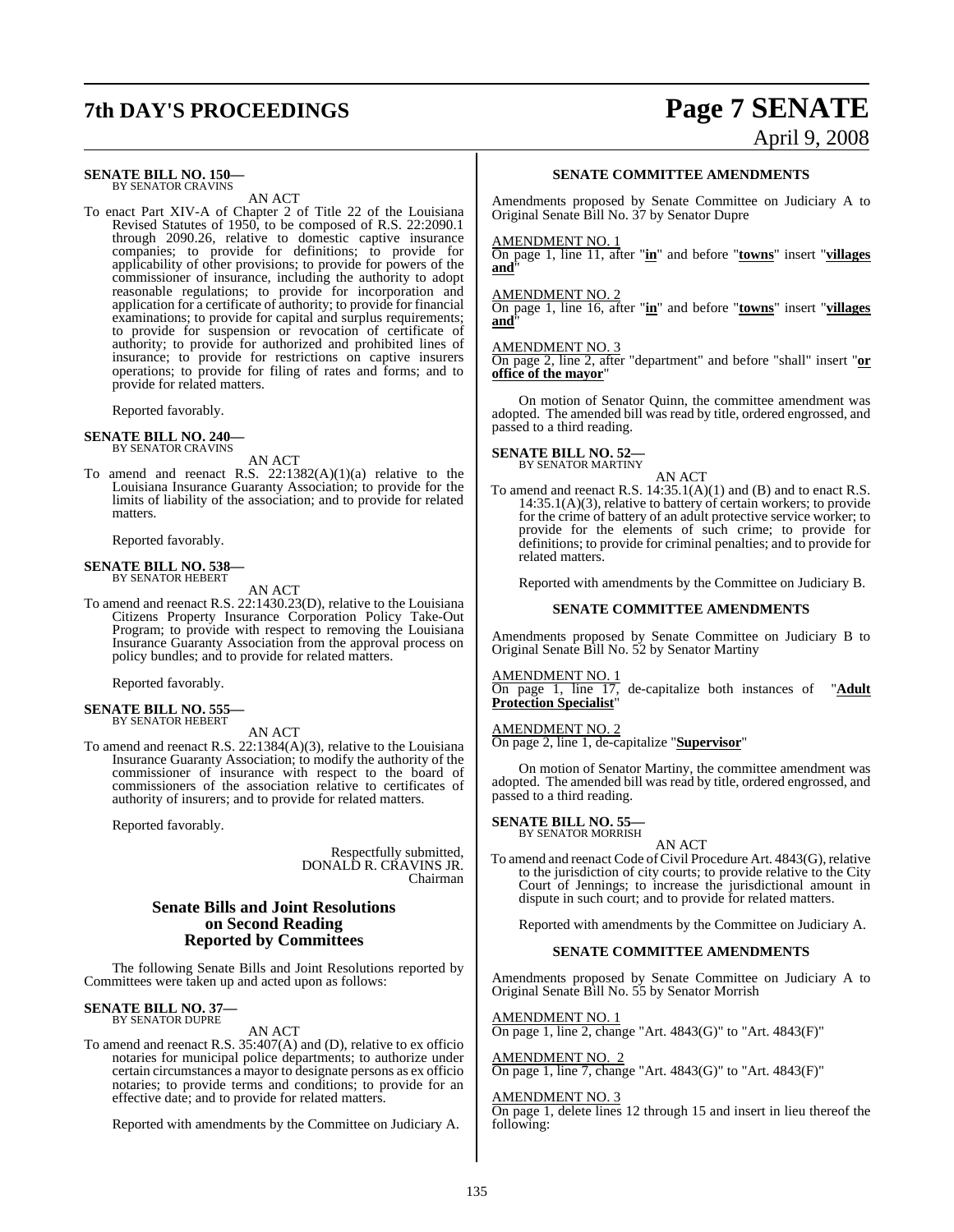## **Page 8 SENATE 7th DAY'S PROCEEDINGS**

"F. In the CityCourt of Hammond**, the City Court of Jennings,** and the CityCourt of Oakdale the civil jurisdiction is concurrent with the district court in cases where the amount in dispute, or the value of the property involved, does not exceed thirty thousand dollars."

On motion of Senator Quinn, the committee amendment was adopted. The amended bill was read by title, ordered engrossed, and passed to a third reading.

#### **SENATE BILL NO. 81—** BY SENATOR MARTINY

AN ACT

To amend and reenact R.S. 39:1800.4(C), relative to state and local corrections facilities; to provide for contracts; and to provide for related matters.

Reported with amendments by the Committee on Judiciary B.

#### **SENATE COMMITTEE AMENDMENTS**

Amendments proposed by Senate Committee on Judiciary B to Original Senate Bill No. 81 by Senator Martiny

#### AMENDMENT NO. 1

On page 1, line 3, change "contracts;" to "certain contracts; to provide for management contracts involving capital expenditures;

#### AMENDMENT NO. 2

On page 1, line 12, after "funds" add the following: "and provided that no management contract shall exceed five years**, except that a management contract which involves expenditures for capital improvements shall not exceed ten years.** 

On motion of Senator Martiny, the committee amendment was adopted. The amended bill was read by title, ordered engrossed, and passed to a third reading.

#### **SENATE BILL NO. 91—** BY SENATOR QUINN

AN ACT

To amend and reenact R.S. 13:621.22, relative to district judges; to provide for two additional judgeships for the Twenty-Second Judicial District Court; to provide forjurisdiction; to provide for compensation of the additional judges; to provide for the election and term of the offices and those of the successors to those offices; and to provide for related matters.

Reported favorably by the Committee on Judiciary A. On motion of Senator Quinn, the bill was read by title, ordered engrossed, and passed to a third reading.

**SENATE BILL NO. 94—** BY SENATORS THOMPSON, SMITH AND WALSWORTH AN ACT

To amend and reenact R.S. 3:4411(A), relative to the timber severance tax; to increase the portion of the timber severance tax allocated to the state which is dedicated to the Forestry Productivity Fund; and to provide for related matters.

Reported favorably by the Committee on Finance. On motion of Senator Michot, the bill was read by title, ordered engrossed, and passed to a third reading.

#### **SENATE BILL NO. 101** BY SENATOR MORRISH

#### AN ACT

To enact R.S. 13:2075.1, relative to the City Court of Jennings; to authorize the transfer of surplus filing fees and costs in the court's civil fee account; and to provide for related matters.

Reported favorably by the Committee on Judiciary A. On motion of Senator Quinn, the bill was read by title, ordered engrossed, and passed to a third reading.

#### **SENATE BILL NO. 107—** BY SENATOR MORRISH

AN ACT

To amend and reenact R.S.  $13:985(A), (B), (C), (D), (E), (F), (H)$  and (I) and  $985.1(A)(1)$ ,  $(2)(b)$  and  $(3)$  and to enact R.S.  $13:985.1(A)(2)(c)$ , relative to court reporters for the Thirty-First Judicial District; to provided for the number of court reporters to be appointed in the Thirty-First Judicial District; to provide for salaries; to provide for the indigent transcript fund; and to provide for related matters.

Reported favorably by the Committee on Judiciary A. On motion of Senator Quinn, the bill was read by title, ordered engrossed, and passed to a third reading.

#### **SENATE BILL NO. 114—**

BY SENATOR MARTINY

AN ACT To amend and reenact R.S. 15:146(D)(1) and 152(C), relative to the Louisiana Public Defender Act; to amend provisions of the Louisiana Public Defender Act; to provide with respect to the salary of the state public defender; to provide for the removal of members of the Louisiana Public Defender Board for excessive absences; and to provide for related matters.

Reported with amendments by the Committee on Judiciary B.

#### **SENATE COMMITTEE AMENDMENTS**

Amendments proposed by Senate Committee on Judiciary B to Original Senate Bill No. 114 by Senator Martiny

#### AMENDMENT NO. 1

On page 1, line 2, delete "146(D)(1) and" and after "152(C)" insert "and to enact R.S. 15:147(E)"

#### AMENDMENT NO. 2

On page 1, line 4, after "defender;" delete the remainder of the line and delete line 5, and insert the following: "to provide for the employment status of certain employees; and to"

#### AMENDMENT NO. 3

On page 1, line 8, change "146(D)(1) and 152(C) are " to "152(C) is" and after "amended and reenacted" insert "and R.S. 15:147(E) is hereby enacted"

#### AMENDMENT NO. 4

On page 1, delete lines 10 through 15 and insert the following: "§147. Powers, duties, responsibilities

\* \* \* **E. The executive staff; regional directors; and secretarial, clerical, and other personnel directly employed in the operations of the board shall be state employees. All other personnel employed or who serve under contract in a district office shall not be state employees and shall be considered local employees of the district. The Joint Legislative Committee on the Budget may approve other employees hired pursuant to the Louisiana Public Defender Act as state employees upon recommendation of the board.**"

#### AMENDMENT NO. 5

On page 2, line 3, change "a judge" to "**an associate justice**" and change "courts of appeal" to "**supreme court**"

On motion of Senator Martiny, the committee amendment was adopted. The amended bill was read by title, ordered engrossed, and passed to a third reading.

#### **SENATE BILL NO. 133—** BY SENATOR DONAHUE

AN ACT

To amend and reenact R.S. 3:266(14) and R.S. 38:2212(B), relative to the Louisiana Agricultural Finance Authority; to require the Louisiana Agricultural Finance Authority to complywith public bid laws; and to provide for related matters.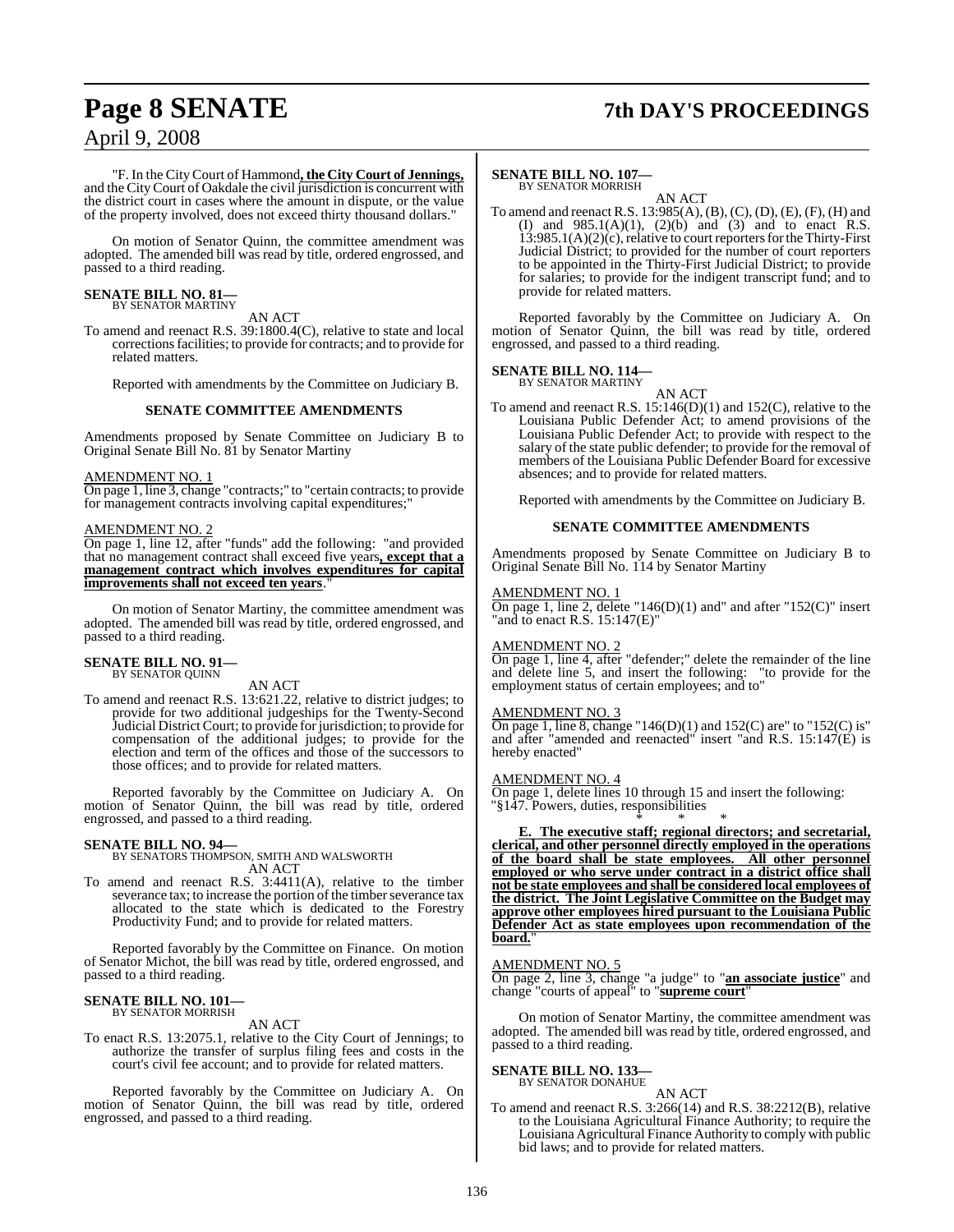## **7th DAY'S PROCEEDINGS Page 9 SENATE**

# April 9, 2008

Reported favorably by the Committee on Agriculture, Forestry, Aquaculture, and Rural Development. On motion of Senator Thompson, the bill was read by title, ordered engrossed, and passed to a third reading.

#### **SENATE BILL NO. 140—** BY SENATOR MARTINY

AN ACT

To amend and reenact R.S. 32:391(A) and 398.1(A), relative to traffic citations; to provide for electronic tickets or e-tickets; to provide for the original signature or electronic signature of an arresting officer; and to provide for related matters.

Reported favorably by the Committee on Judiciary B. On motion of Senator Martiny, the bill was read by title, ordered engrossed, and passed to a third reading.

**SENATE BILL NO. 143—**<br>BY SENATORS N. GAUTREAUX, AMEDEE, CROWE, DORSEY, DUPLESSIS AND MOUNT AN ACT

To amend and reenact the introductory paragraph of R.S. 14:313(C) and to enact R.S. 14:313(E) and 313.1, relative to "sex offenders," to prohibit "sex offenders" from wearing a mask, hood or disguise during Halloween; to prohibit "sex offenders" from distributing candy or other gifts to minors on Halloween; and to provide for related matters.

Reported with amendments by the Committee on Judiciary C.

#### **SENATE COMMITTEE AMENDMENTS**

Amendments proposed by Senate Committee on Judiciary C to Original Senate Bill No. 143 by Senator N. Gautreaux

#### AMENDMENT NO. 1

On page 1, line 4, between "Halloween" and "; to" insert "and certain other holidays"

#### AMENDMENT NO. 2

On page 1, line 5, between "Halloween" and "; and" insert "and certain other holidays"

#### AMENDMENT NO. 3

On page 1, at the end of line 11, add "**; wearing of hoods, masks, or disguises or giving of candy or other gifts by sex offenders**"

#### AMENDMENT NO. 4

On page 2, line 1, between "**on**" and **Halloween**" insert "**or concerning**" and after "**Halloween**" and before the period "**.**" insert "**, Mardi Gras, Easter, Christmas, or any other recognized holiday for which hoods, masks, or disguises are generally used**"

#### AMENDMENT NO. 5

On page 2, line 7, between "**on**" and **Halloween**" insert "**or concerning**" and after "**Halloween**" and before the period "**.**" insert "**, Mardi Gras, Easter, Christmas, or any other recognized holiday for which generally candy is distributed or other gifts given to persons under eighteen years of age**"

#### AMENDMENT NO. 6

On page 2, line 9, change "**or**" to "**nor**"

On motion of Senator Amedee, the committee amendment was adopted. The amended bill was read by title, ordered engrossed, and passed to a third reading.

#### **SENATE BILL NO. 144—**

BY SENATORS N. GAUTREAUX, AMEDEE, DORSEY, DUPLESSIS AND MOUNT

AN ACT

To enact R.S. 14:43.6, relative to certain sex offenses; to provide for the administration of medroxyprogesterone acetate to or

voluntary castration of "sex offenders"; to provide penalties for non compliance; and to provide for related matters.

Reported with amendments by the Committee on Judiciary C.

#### **SENATE COMMITTEE AMENDMENTS**

Amendments proposed by Senate Committee on Judiciary C to Original Senate Bill No. 144 by Senator N. Gautreaux

AMENDMENT NO. 1 On page 1, line 3, delete the quotation marks

AMENDMENT NO. 2 On page 1, lines 7 and 8, change "**persons classified as "sex offenders"** " to "**certain sex offenders**"

AMENDMENT NO. 3 On page 1, line 11, after "**43.3,**" and before "**45**" delete "**43.4,**"

AMENDMENT NO. 4 On page 2 line 2, after "**43.3,**" and before "**45**" delete "**43.4,**"

On motion of Senator Amedee, the committee amendment was adopted. The amended bill was read by title, ordered engrossed, and passed to a third reading.

#### **SENATE BILL NO. 163—** BY SENATOR THOMPSON

AN ACT

To enact R.S. 3:30, 31 and 32 relative to Agriculture and Forestry, to provide for Agritourism; to provide for definitions, to provide relative to limitations of liability; to provide terms, conditions, requirements and procedures; to require a warning notice; to provide for an effective date; and to provide for related matters.

Reported with amendments by the Committee on Agriculture, Forestry, Aquaculture, and Rural Development.

#### **SENATE COMMITTEE AMENDMENTS**

Amendments proposed by Senate Committee on Agriculture, Forestry, Aquaculture, and Rural Development to Original Senate Bill No. 163 by Senator Thompson

#### AMENDMENT NO. 1

On page 1, line 2, after "enact" delete "R.S. 3:30, 31 and 32" and insert "Chapter 31 of Title 3 of the Louisiana Revised Statutes of 1950, to be comprised of R.S. 3:4801 through 4803," and after "relative to" delete the remainder of the line and insert "agritourism;"

#### AMENDMENT NO. 2

On page 1, at the beginning of line 3, delete "Agritourism;"

#### AMENDMENT NO. 3

On page 1, line 5, after "notice;" delete "to provide for an effective date;"

#### AMENDMENT NO. 4

On page 1, line 7, after "Section 1." delete "R.S. 3:30, 31 and 32 are" and insert "Chapter 31 of Title 3 of the Louisiana Revised Statutes of 1950, to be comprised of R.S. 3:4801 through 4803, is"

#### AMENDMENT NO. 5

On page 1, between lines 7 and 8, insert "**CHAPTER 31. AGRITOURISM**"

#### AMENDMENT NO. 6

On page 1, delete line 8 in its entirety and insert "**§4801. Definitions**"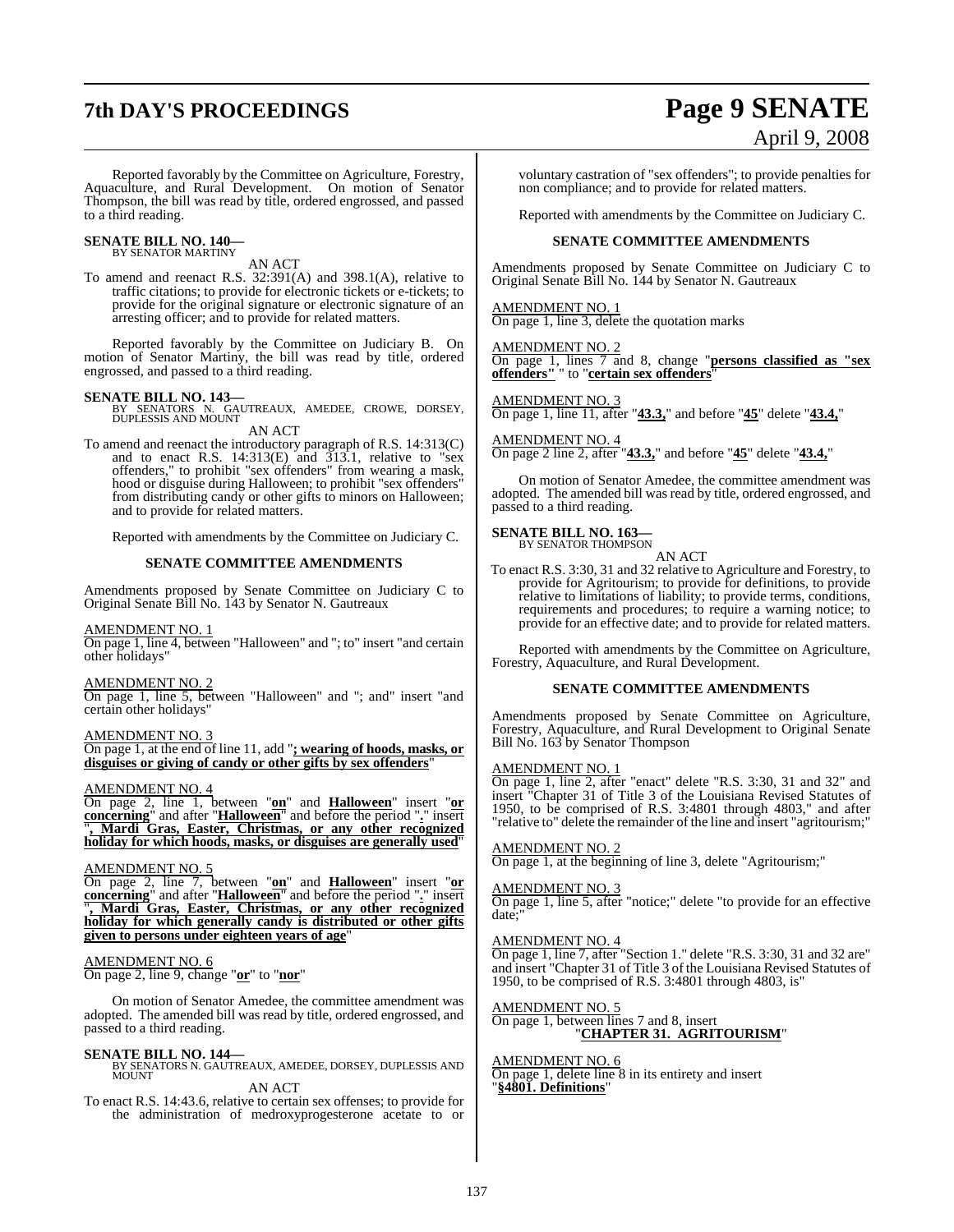## **Page 10 SENATE 7th DAY'S PROCEEDINGS**

AMENDMENT NO. 7

On page 1, line 9, after "**in this**" delete "**Section and Sections 31 and 32**" and insert "**Chapter**" and after "**terms**" delete the remainder of the line and insert "**shall have the following meanings ascribed to them:**"

AMENDMENT NO. 8 On page 1, line 17, after "**agriculture**" and before the period "**.**" insert "**and forestry**"

AMENDMENT NO. 9 On page 2, line 6, after "**hazards,**" delete "**including**"

AMENDMENT NO. 10 On page 2, delete line 19 in its entirety and insert "**§4802. Limitation of liability**"

AMENDMENT NO. 11 On page 2, line 20, change "**(A)**" to "**A.**"

AMENDMENT NO. 12 On page 2, at the beginning of line 23, delete "**Section 32**" and insert "**R.S. 3:4803**"

AMENDMENT NO. 13 On page 3, line 2, change "**(B)**" to "**B.**"

AMENDMENT NO. 14 On page 3, line 13, change "**(C)**" to "**C.**"

AMENDMENT NO. 15 On page 3, delete line 16 in its entirety and insert "**§4803. Warning required**"

AMENDMENT NO. 16 On page 3, line 17, change "**(A)**" to "**A.**"

AMENDMENT NO. 17 On page 3, line 28, change "**(B)**" to "**B.**"

AMENDMENT NO. 18 On page 4, at the beginning of line 6, delete "**among others**" and insert "**but are not limited to**"

AMENDMENT NO. 19 On page 4, line 7, after "**potential for**" change "**you**" to "**the participant**"

AMENDMENT NO. 20 On page 4, line 8, after "**contribute to**" delete "**your**" and after "**death.**" change "**You**" to "**Participants**"

AMENDMENT NO. 21 On page 4, line 10, change "**(C)**" to "**C.**"

AMENDMENT NO. 22 On page 4, line 11, change "**Subsection**" to "**Section**"

On motion of Senator Thompson, the committee amendment was adopted. The amended bill was read by title, ordered engrossed, and recommitted to the Committee on Judiciary A.

#### **SENATE BILL NO. 175—** BY SENATOR THOMPSON

AN ACT

To amend and reenact R.S. 2:135.3(B) and R.S. 36:621(C)(1), relative to the office of agricultural and environmental sciences; to make a technical correction to the name of the office of agricultural and environmental sciences; and to provide for related matters.

Reported favorably by the Committee on Agriculture, Forestry, Aquaculture, and Rural Development. On motion of Senator Thompson, the bill was read by title, ordered engrossed, and passed to a third reading.

#### **SENATE BILL NO. 176—**

BY SENATOR THOMPSON AN ACT

To amend and reenact R.S. 3:401(A), relative to the State Market Commission; to remove the commissioner of financial institutions from the membership; and to provide for related matters.

Reported with amendments by the Committee on Agriculture, Forestry, Aquaculture, and Rural Development.

#### **SENATE COMMITTEE AMENDMENTS**

Amendments proposed by Senate Committee on Agriculture, Forestry, Aquaculture, and Rural Development to Original Senate Bill No. 176 by Senator Thompson

AMENDMENT NO. 1 On page 1, line 10, after "members" insert "as follows:" and delete the remainder of the line

AMENDMENT NO. 2 On page 1, line 11, after "**forestry**" insert "**, the chairman of the House Committee on Agriculture, Forestry, Aquaculture, and Rural Development, the chairman of the Senate Committee on Agriculture, Forestry, Aquaculture, and Rural Development,**"

### AMENDMENT NO. 3

On page 1, line 12, change "ten" to "**eight**"

On motion of Senator Thompson, the committee amendment was adopted. The amended bill was read by title, ordered engrossed, and passed to a third reading.

**SENATE BILL NO. 184—** BY SENATOR MARIONNEAUX AN ACT

To amend and reenact Code of Civil Procedure Articles 1792(B) and (C) and 1793(D), relative to instructions and charges to the jury; to remove authorization for a jury to have a written copy of jury instructions and charges for deliberation in the jury room; and to provide for related matters.

Reported favorably by the Committee on Judiciary A. On motion of Senator Quinn, the bill was read by title, ordered engrossed, and passed to a third reading.

**SENATE BILL NO. 197—** BY SENATOR HEBERT

AN ACT

To amend and reenact R.S.  $30:2183(G)(1)$  and (2), relative to environmental quality; to provide for a prescriptive period for instituting prosecutions for violations of the Hazardous Waste Control Law; and to provide for related matters.

Reported with amendments by the Committee on Environmental Quality.

#### **SENATE COMMITTEE AMENDMENTS**

Amendments proposed by Senate Committee on Environmental Quality to Original Senate Bill No. 197 by Senator Hebert

AMENDMENT NO. 1 On page 1, line 2 after "R.S.  $30:2183(G)(1)$ " delete "and  $(2)$ "

AMENDMENT NO. 2 On page 1, line 6, after "R.S. 30:2183(G)(1)" delete "and (2) are" and insert "is"

#### AMENDMENT NO. 3

On page 1, line 16, after "ten years, or both." delete "**The time limit for instituting prosecution as provided in**"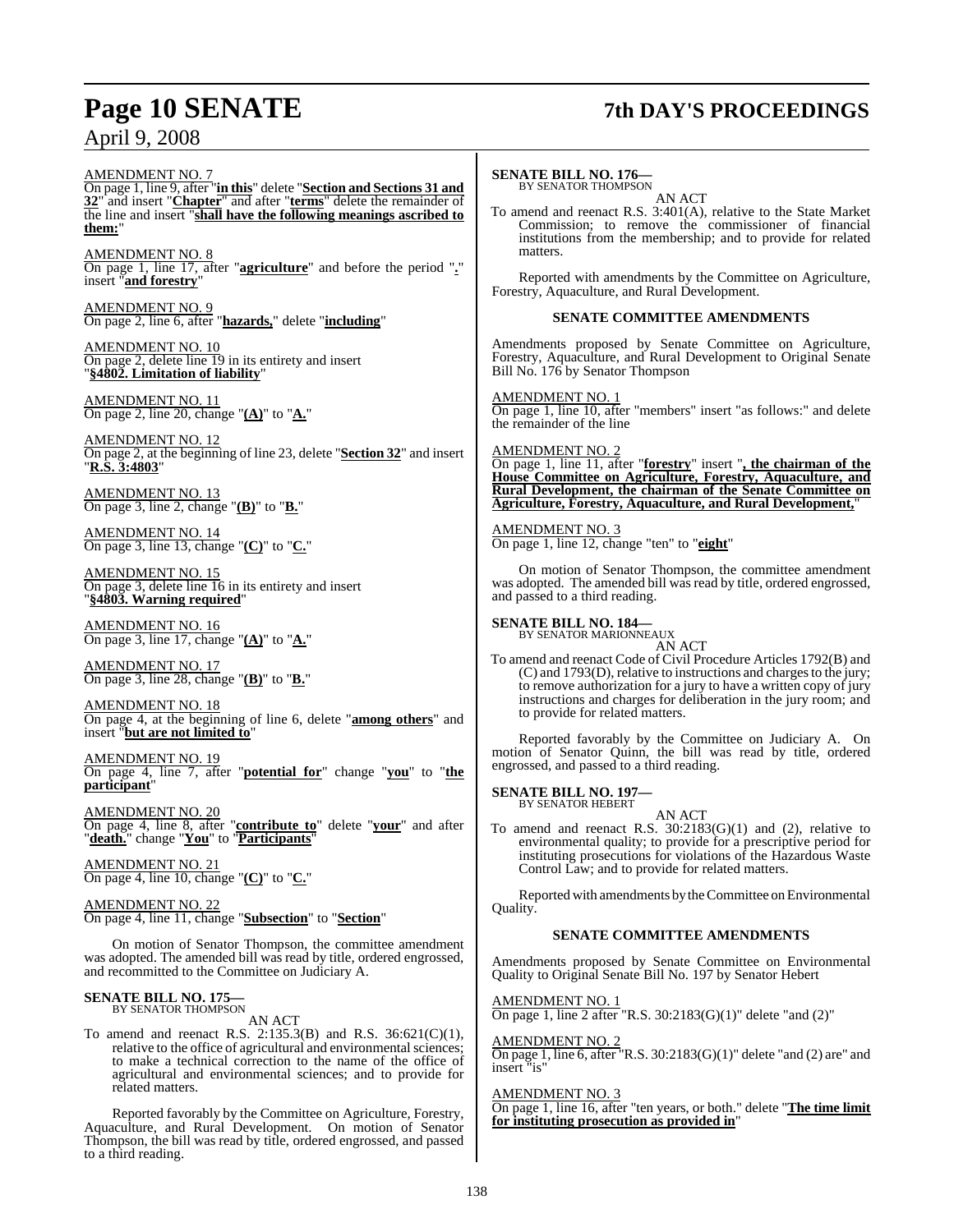## **7th DAY'S PROCEEDINGS Page 11 SENATE**

#### AMENDMENT NO. 4 On page 1, delete line 17

#### AMENDMENT NO. 5

On page 2, delete lines 1 and 2, and insert the following:

"**The time limit for instituting prosecution under this Paragraph for cases involving the willful or knowing disposal of a hazardous waste, as provided in Louisiana Code of Criminal Procedure Art. 572, shall commence upon discovery of the disposal of the hazardous waste. The determination of whether the conduct was willful or knowing shall be determined under the law in existence at the time of the disposal.**"

#### AMENDMENT NO. 6

On page 2, delete lines 3 through 14 in their entirety.

On motion of Senator Hebert, the committee amendment was adopted. The amended bill was read by title, ordered engrossed, and passed to a third reading.

## **SENATE BILL NO. 198—** BY SENATOR THOMPSON

AN ACT

To enact Chapter 20-A of Title 3 of the Louisiana Revised Statutes of 1950, to be comprised of R.S. 3:3396.1 through 3396.6, relative to pest control programs; to provide relative to the state's participation in the Pest Control Compact; to provide for purposes, findings, and declaration of policy; to provide for definitions; to provide relative to the Pest Control Insurance Fund; to provide for administration and management of the fund; to provide relative to state assistance, reimbursement, and expenditures; to provide for administration and management of the Compact; to provide for rulemaking procedures; to provide for entry and withdrawal procedures; to provide for severability; and to provide for related matters.

Reported favorably by the Committee on Agriculture, Forestry, Aquaculture, and Rural Development. On motion of Senator Thompson, the bill was read by title, ordered engrossed, and passed to a third reading.

## **SENATE BILL NO. 207—** BY SENATOR WALSWORTH

A JOINT RESOLUTION

Proposing to add Article VII, Section  $10(D)(2)(g)$  of the Constitution of Louisiana, relative to state funds; to provide for the allocation or appropriation of nonrecurring revenues for a tax refund, rebate, or credit to anyone required to file a Louisiana individual income tax return; and to specify an election for submission of the proposition to electors and provide a ballot proposition.

Reported favorably by the Committee on Finance. The bill was read by title, and recommitted to the Committee on Finance.

## **SENATE BILL NO. 237—**<br>BY SENATOR THOMPSON

AN ACT

To amend and reenact R.S. 14:79.1(A), relative to criminal abandonment; to provide for the crime of criminal abandonment; to provide for the elements of such crime; and to provide for related matters.

Reported with amendments by the Committee on Judiciary C.

#### **SENATE COMMITTEE AMENDMENTS**

Amendments proposed by Senate Committee on Judiciary C to Original Senate Bill No. 237 by Senator Thompson

AMENDMENT NO. 1

On page 1, line 15, delete "**paid**" and at the end of the line insert "**who is compensated for providing care to such person.**"

# April 9, 2008

On motion of Senator Amedee, the committee amendment was adopted. The amended bill was read by title, ordered engrossed, and passed to a third reading.

## **SENATE BILL NO. 258—** BY SENATOR N. GAUTREAUX

AN ACT

To amend and reenact Children's Code Article 311 (A)(1)(c) and (B)(1)(b) and R.S. 6:333(B), R.S. 44:4.1(B)(28), and R.S. 46:236.1.9(B), and to enact R.S. 46:236.1.1(8), relative to the Department of Social Services and support enforcement jurisdiction; to provide relative to proceedings; to provide definitions; to provide for certain limitations and exceptions to public and financial records; and to provide for related matters.

Reported with amendments by the Committee on Judiciary A.

#### **SENATE COMMITTEE AMENDMENTS**

Amendments proposed by Senate Committee on Judiciary A to Original Senate Bill No. 258 by Senator N. Gautreaux

#### AMENDMENT NO. 1

On page 1, line 15, change "(c) Proceedings brought by the Department of Social Services" to "(e) Proceedings brought by the Department of Social Services" and on line 16, change "to" to "to" and delete "**establish**" and on line 17, delete "**paternity or establish, modify, or**" and change "enforce support" to "enforce support"

#### AMENDMENT NO. 2

On page 2, line 1, change "pursuant to R.S." to "<del>pursuant to R.S.</del>" and delete "**46:236.1.1 et seq**"

#### AMENDMENT NO. 3

On page 2, line 6, after "district attorney" insert "**or the Department of Social Services**"

#### AMENDMENT NO. 4

On page 2, line 8, delete "**46:236.1.1 etseq**" and insert in lieu thereof "**46:236.1.2 and Children's Code Article 1303.7**"

#### AMENDMENT NO. 5

On page 3, delete lines 13 through 26 and insert in lieu thereof the following:

"**(8) "Support Services" and "Support Enforcement Services" means any action taken by the Department of Social Services, upon receipt of an application or referral for services or a request made under the Uniform Interstate Family Support Act, in accordance with the federal requirements of Title IV-D of the Social Security Act and corresponding state laws and regulations,shall be considered as providing supportservices and support enforcement services, without regard to whether there is any existing court order, delinquency, or presumption of paternity.**"

On motion of Senator Quinn, the committee amendment was adopted. The amended bill was read by title, ordered engrossed, and passed to a third reading.

### **SENATE BILL NO. 263—**

BY SENATOR SMITH AN ACT

To amend and reenact R.S. 14:110.1(A), relative to the offense of jumping bail; to provide for clarification of failing to appear when ordered by the court; and to provide for related matters.

Reported favorably by the Committee on Judiciary C. On motion of Senator Amedee, the bill was read by title, ordered engrossed, and passed to a third reading.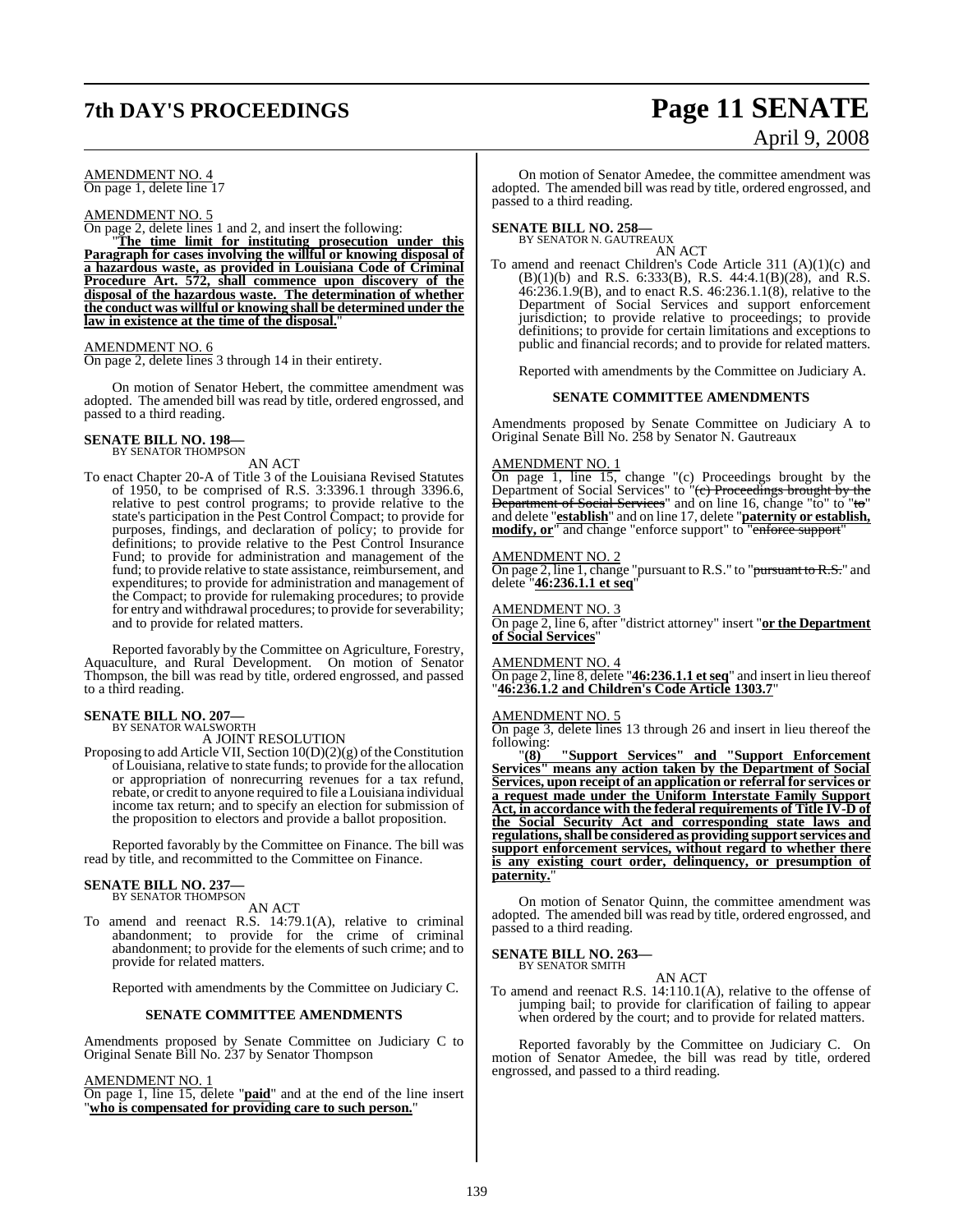## **Page 12 SENATE 7th DAY'S PROCEEDINGS**

## April 9, 2008

#### **SENATE BILL NO. 264—** BY SENATOR QUINN

AN ACT

To amend and reenact R.S. 46:2136(A)(4) and 2136.1 and Children's Code Article 1570.1(A) and to enact R.S.  $46:2135(A)(6)$  and (7) and Children's Code Articles 1569(A)(6) and (7) and  $1570(A)(5)$ , relative to domestic abuse assistance; to provide for temporary restraining orders; to expand the scope of protection of a temporary restraining order; to provide relative to protective orders; to provide for certain medical evaluations; to provide for the payment of attorney fees; and to provide for related matters.

Reported favorably by the Committee on Judiciary A. On motion of Senator Quinn, the bill was read by title, ordered engrossed, and passed to a third reading.

**SENATE BILL NO. 306—** BY SENATORS QUINN, AMEDEE AND DORSEY AN ACT

To enact R.S. 14:130.1(A)(4), relative to obstruction of justice; to include as a punishable criminal act, intentionally providing law enforcement officers with false and misleading information for the purpose of delaying, misleading, interfering or preventing fair and just results in a criminal investigation; and to provide for related matters.

Reported favorably by the Committee on Judiciary C. On motion of Senator Amedee, the bill was read by title, ordered engrossed, and passed to a third reading.

# **SENATE BILL NO. 321—** BY SENATOR HEBERT

AN ACT

To amend and reenact R.S. 49:316.1(A)(2)(a) and (c), relative to the administration of state government; to provide the Department of Environmental Quality with authority to accept credit cards for payment of obligations owed to the state through use of a third-party processor to collect a convenience fee to adequately cover transaction fees; and to provide for related matters.

Reported favorably by the Committee on Environmental Quality. On motion of Senator Hebert, the bill was read by title, ordered engrossed, and passed to a third reading.

#### **SENATE BILL NO. 326—** BY SENATOR HEBERT

AN ACT

To amend and reenact R.S. 30:2074(B)(3)(e), R.S. 36:231(B) and 258(B), andR.S. 40:4(A)(6), 31.31(1) and 31.32(C) and to enact R.S.  $30:2074(B)(3)(f)$  and  $(11)$ , relative to transporters of certain waste; to provide for the issuance of licenses and collection of fees for transporting or hauling sewage sludge or biosolids; to provide for the authority of the secretary of the Department of Environmental Quality; to provide for the authority of the state health officer; and to provide for related matters.

Reported favorably by the Committee on Environmental Quality. On motion of Senator Hebert, the bill was read by title, ordered engrossed, and passed to a third reading.

#### **SENATE BILL NO. 328—**

BY SENATORS N. GAUTREAUX, BROOME, CHEEK, DONAHUE,<br>HEBERT, JACKSON, LAFLEUR, MARIONNEAUX, MICHOT, MURRAY,<br>NEVERS AND RISER AND REPRESENTATIVES PERRY AND<br>RICHMOND

#### A JOINT RESOLUTION

Proposing to add Article VII, Section  $10(D)(2)(g)$  of the Constitution of Louisiana, relative to state funds; to authorize the allocation or appropriation of money designated in the official forecast as nonrecurring for a tax refund or tax rebate to anyone required to file a Louisiana individual income tax return; and to specify an election for submission of the proposition to electors and provide a ballot proposition.

Reported with amendments by the Committee on Finance.

#### **SENATE COMMITTEE AMENDMENTS**

Amendments proposed by Senate Committee on Finance to Original Senate Bill No. 328 by Senator N. Gautreaux

#### AMENDMENT NO. 1

On page 1, line 4, change "refund or tax rebate" to "refund, rebate, or credit"

#### AMENDMENT NO. 2

On page 2, line 3, change "**refund or tax rebate**" to "**refund, rebate, or credit**"

### AMENDMENT NO. 3

On page 2, line 16, change "refund or tax rebate" to "refund, rebate, or credit"

Senator Michot moved that the amendment be adopted.

Senator N. Gautreaux moved as a substitute motion that the amendment be rejected.

Without objection, the amendment was rejected.

On motion of Senator Michot, the bill was read by title, ordered engrossed, and passed to a third reading.

## **SENATE BILL NO. 406—** BY SENATOR WALSWORTH

AN ACT

To amend and reenact R.S. 40:1394.1, relative to state police; to provide with respect to the salary schedule report; and to provide for related matters.

Reported with amendments by the Committee on Judiciary B.

#### **SENATE COMMITTEE AMENDMENTS**

Amendments proposed by Senate Committee on Judiciary B to Original Senate Bill No. 406 by Senator Walsworth

#### AMENDMENT NO. 1

On page 1, line 12, change "**fiscal**" to "**regular**"

On motion of Senator Hebert, the committee amendment was adopted. The amended bill was read by title, ordered engrossed, and passed to a third reading.

#### **SENATE BILL NO. 469—**

BY SENATORS DUPRE, AMEDEE, DORSEY, DUPLESSIS AND MOUNT AN ACT

To enact the Children's Code Article 857(C) and the Code of Criminal Procedure Article 876, relative to criminal procedure; to provide for sentencing of adults for certain crimes committed as a child; to provide for certain adults charged for crimes committed as a child; to provide for requirements of sentencing; to provide terms, conditions, and procedures; and to provide for related matters.

Reported with amendments by the Committee on Judiciary C.

#### **SENATE COMMITTEE AMENDMENTS**

Amendments proposed by Senate Committee on Judiciary C to Original Senate Bill No. 469 by Senator Dupre

### AMENDMENT NO. 1

On page 1, delete lines 11 through 17, and on page 2, delete lines 1 through 5 and insert the following:

"**C.(1) An adult who is charged with an offense committed at the time he was a child for which the time limitation for the institution of prosecution pursuant to Code of Criminal Procedure Art. 571 has not lapsed and for which he was subject**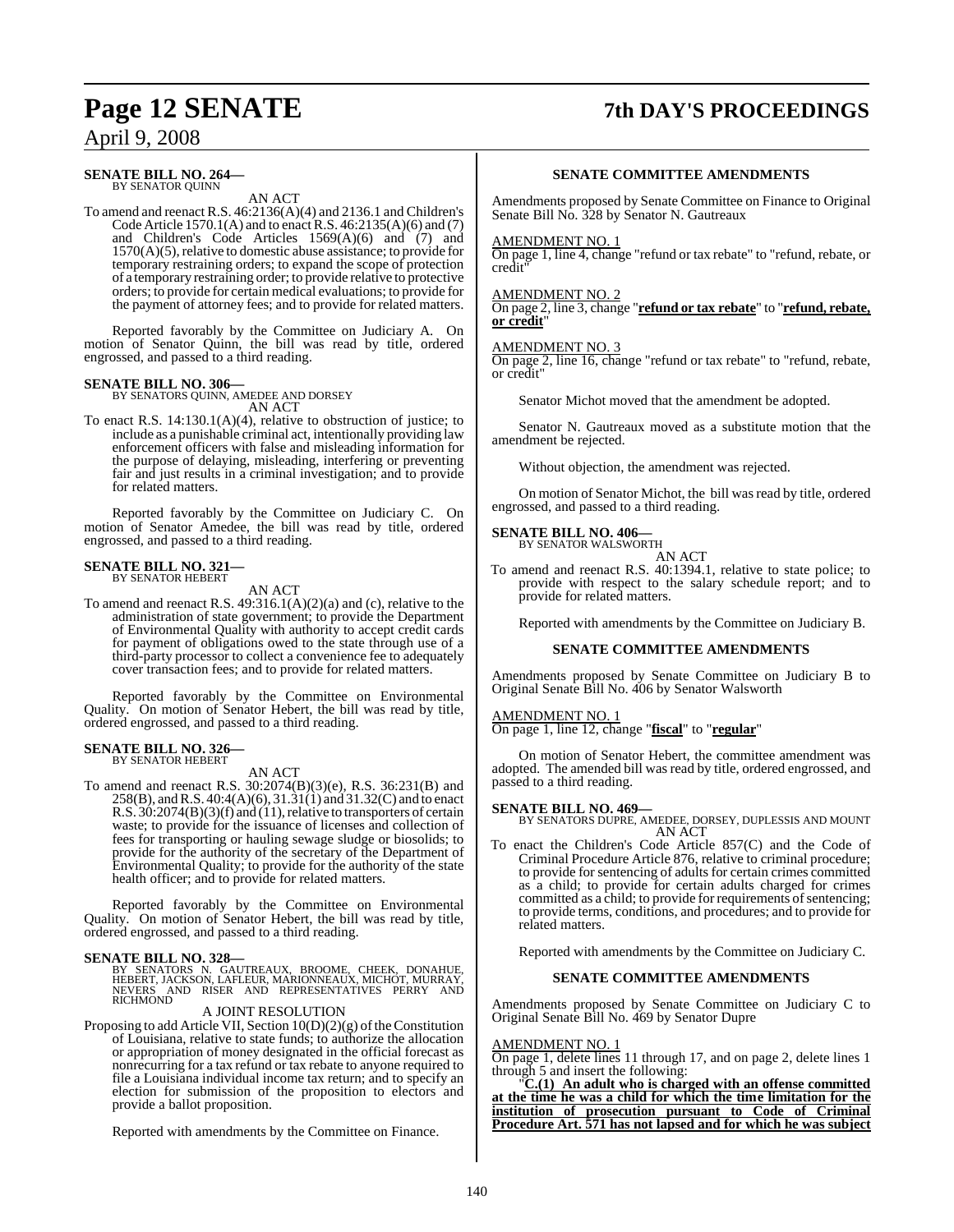## **7th DAY'S PROCEEDINGS Page 13 SENATE** April 9, 2008

**to prosecution as an adult due to his age at the time the offense was committed shall be prosecuted as an adult in the appropriate court exercising criminal jurisdiction. If convicted, he shall be punished as an adult as provided by law.**

**(2) An adult who is charged with an offense committed at the time he was a child for which the time limitation for the institution of prosecution pursuant to Code of Criminal Procedure Art. 571 has not lapsed and for which he was not subject to prosecution as an adult due to his age at the time the offense was committed shall be prosecuted as an adult in the appropriate court exercising criminal jurisdiction. If convicted, he shall be committed to the custody of the Department of Public Safety and Corrections to be confined in secure placement for a period of time as determined by the court not to exceed the maximum amount of confinement he could have been ordered to serve had he been adjudicated for the offense as a child at the time the offense was committed.**"

#### AMENDMENT NO. 2

On page 2, delete lines 8 through 19, and insert the following:

"**A. An adult who is charged with an offense committed at the time he was a child for which the time limitation for the institution of prosecution pursuant to Code of Criminal Procedure Art. 571 has not lapsed and for which he was subject to prosecution as an adult due to his age at the time the offense was committed shall be prosecuted as an adult in the appropriate court exercising criminal jurisdiction. If convicted, he shall be punished as an adult as provided by law.**

**B. An adult who is charged with an offense committed at the time he was a child for which the time limitation for the institution of prosecution pursuant to Code of Criminal Procedure Art. 571 has not lapsed and for which he was not subject to prosecution as an adult due to his age at the time the offense was committed shall be prosecuted as an adult in the appropriate court exercising criminal jurisdiction. If convicted, he shall be committed to the custody of the Department of Public Safety and Corrections to be confined in secure placement for a period of time as determined by the court not to exceed the maximum amount of confinement he could have been ordered to serve had he been adjudicated for the offense as a child at the time the offense was committed.**"

On motion of Senator Amedee, the committee amendment was adopted. The amended bill was read by title, ordered engrossed, and passed to a third reading.

#### **SENATE BILL NO. 489—** BY SENATOR THOMPSON

AN ACT

To amend and reenact R.S. 39:360(C), relative to maintenance of state owned aircraft; to provide relative to maintenance regulation by the aviation unit of the division of administration; to provide an exemption for aircraft owned or operated by the Louisiana Department of Agriculture and Forestry; and to provide for related matters.

Reported favorably by the Committee on Agriculture, Forestry, Aquaculture, and Rural Development. On motion of Senator Thompson, the bill was read by title, ordered engrossed, and passed to a third reading.

#### **SENATE BILL NO. 492—** BY SENATOR QUINN

#### AN ACT

To amend and reenact R.S. 9:346, to enact Civil Code Article 136.1, and to repeal R.S. 9:347, relative to custody and visitation; to provide relative to awards of visitation and custody rights; to provide relative to certain actions; to provide an action for failure to exercise rights pursuant to a court-ordered schedule; to provide terms, conditions, and procedures; to provide for judgments, awards and orders, and to provide for related matters.

Reported with amendments by the Committee on Judiciary A.

#### **SENATE COMMITTEE AMENDMENTS**

Amendments proposed by Senate Committee on Judiciary A to Original Senate Bill No. 492 by Senator Quinn

#### AMENDMENT NO. 1

On page 1, delete lines 12 through 17 and insert "**-ordered schedule of visitation, custody, or time to be spent with a child has been entered, a parent shall exercise his rights to the child in accordance with such schedule unless good cause is shown. Neither parent shall interfere with the visitation, custody or time** rights of the other unless good cause is shown."

#### AMENDMENT NO. 2

On page 2, delete line 1

#### AMENDMENT NO. 3

On page 2, delete line 4 and insert "**or to allow visitation, custody or time rights pursuant to court-ordered schedule;**"

#### AMENDMENT NO. 4

On page 2, delete lines 20 through 23 and insert

"**A. An action for the failure to exercise or to allow child visitation, custody or time rights pursuant to the terms of a courtordered schedule may be instituted against a parent. The action shall be in the form of a rule to show**"

#### AMENDMENT NO. 5

On page 2, delete lines 26 through 29 and insert

"**B. If the action is for the failure to exercise child visitation, custody or time rights pursuant to the terms of a court-ordered schedule, and the petitioner isthe prevailing party, the defendant shall be held in contempt of court and the court shall award to the petitioner:**

**(a) All costs for counseling for the child which may be necessitated by the defendant's failure to exercise visitation, custody or time rights with the child.**

**(b) A reasonable sum for any actual expenses incurred by the petitioner by reason of the failure of the defendant to exercise rights pursuant to a court-ordered visitation, custody or time schedule.**

**(c) A reasonable sum for a caretaker of the child, based upon the hourly rate for caretakers in the community; and**

**(d) All attorney's fees and costs of the proceeding.**

**C. If the action is for the failure to allow child custody, visitation, or time rights pursuant to a court-ordered schedule, and the petitioner is the prevailing party, the defendant shall be held in contempt of court and the court shall award to the petitioner:**

**(a) A reasonable sum for any actual expensesincurred by the petitioner by the loss of his visitation, custody or time rights.**

**(b) Additional visitation, custody or time rights with the child equal to the time lost; and**

**(c) All attorney's fees and costs of the proceeding.**"

#### AMENDMENT NO. 6

On page 3, delete lines 1 through 29 and insert

"**D. The court may award a reasonable penalty to the petitioner against the defendant upon a finding that the failure to exercise visitation, time or custody rights pursuant to the terms of a court-ordered visitation schedule was intended to harass the petitioner.**

**E. The court may award attorney fees and costs to the defendant if he is the prevailing party, based upon actual expenses incurred.**

**F. The court may require the prevailing party to submit proof showing the amounts to be awarded pursuant to this Section.**"

#### AMENDMENT NO. 7

On page 4, delete lines 1 through 5

AMENDMENT NO. 8 On page 4, line 6, change "**C.**" to "**G.**"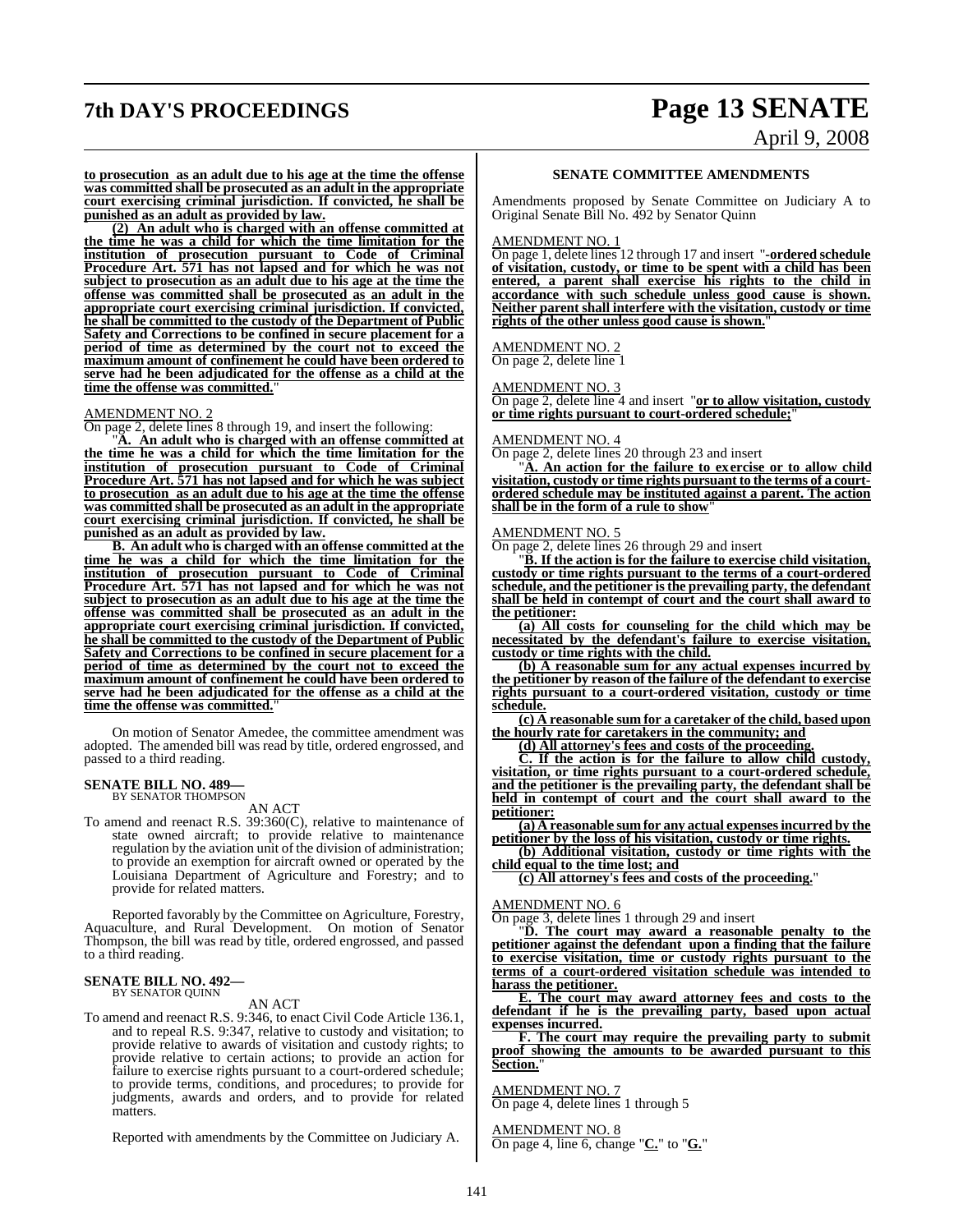## **Page 14 SENATE 7th DAY'S PROCEEDINGS**

## April 9, 2008

AMENDMENT NO. 9 On page 4, line 9, change "**D.**" to "**H.**"

AMENDMENT NO. 10 On page 4, line 12, change "**E.**" to "**I.**"

## AMENDMENT NO. 11

On page 4, line 14, change "**F.**" to "**J.**"

On motion of Senator Quinn, the committee amendment was adopted. The amended bill was read by title, ordered engrossed, and passed to a third reading.

#### **SENATE BILL NO. 511—**

BY SENATOR AMEDEE AN ACT

To amend and reenact R.S. 14:90.1, relative to the crime of gambling; to provide for the crime of gambling by computer; to provide for the disposition of seized evidence, property and paraphernalia; to provide for fines and penalties; and to provide for related matters.

Reported with amendments by the Committee on Judiciary C.

#### **SENATE COMMITTEE AMENDMENTS**

Amendments proposed by Senate Committee on Judiciary C to Original Senate Bill No. 511 by Senator Amedee

#### AMENDMENT NO. 1

On page 4, line 19, between "**prosecution**" and "**shall**" insert a comma "**,**"

On motion of Senator Amedee, the committee amendment was adopted. The amended bill was read by title, ordered engrossed, and passed to a third reading.

#### **SENATE BILL NO. 550—** BY SENATOR THOMPSON

AN ACT

To amend and reenact R.S. 3:1311(2) and (3), 1312(A), (C), the introductory paragraph of  $(F)$ , and  $(F)(2)$ ,  $1313(B)(7)$ ,  $1316$ , and the introductory paragraph of 1317 and to enact R.S. 3:1316.1 through 1316.3 and 1319 and to repeal R.S. 3:1312(G), relative to fertilizer regulation; to provide relative to violations; to provide for adjudicatory proceedings; to provide for penalties; to prohibit municipalities, parishes, local governmental entities or governing authorities of any group or association, private or public, having jurisdiction over a specific geographic area from enacting ordinances, laws, subdivision restrictions or regulations regarding fertilizers; to provide for rulemaking authority; to provide for technical corrections; and to provide for related matters.

Reported with amendments by the Committee on Agriculture, Forestry, Aquaculture, and Rural Development.

#### **SENATE COMMITTEE AMENDMENTS**

Amendments proposed by Senate Committee on Agriculture, Forestry, Aquaculture, and Rural Development to Original Senate Bill No. 550 by Senator Thompson

AMENDMENT NO. 1

On page 1, line 3, after "1313(B)(7)," insert "1314,"

AMENDMENT NO. 2

On page 1, line 6, after "penalties;" insert "to provide relative to deficiency assessments;

AMENDMENT NO. 3 On page 1, line 14, after "1313(B)(7)," insert "1314,"

AMENDMENT NO. 4 On page 2, line 7, after "**Center**" delete "**or his designee**"

#### AMENDMENT NO. 5

On page 3, between lines 13 and 14, insert the following: "§1314. Penalties **Deficiency Assessment**

**A.** Whenever the commissioner shall be satisfied **determines, based on an analysis performed by the state chemist,** that a given lot or shipment of fertilizer is deficient in one or more guaranteed plant foods, a penalty **deficiency assessment** shall be assessed against the guarantor in accordance with the following provisions:

(1) Total Nitrogen (N): a penalty **deficiency assessment** of four times the value of the deficiency if such deficiency is in excess of 0.4 of one percent on goods that are guaranteed to contain eight percent or less of total nitrogen; 0.5 of one percent on goods that are guaranteed to contain more than eight percent and less than twenty-one percent; and 0.8 of one percent on goods guaranteed twenty-one percent or more.

(2) Available phosphoric acid (P<sub>2</sub>O<sub>5</sub>): a penalty deficiency **assessment** four times the value of the deficiency if the deficiency is more than 0.4 of one percent on goods that are guaranteed to contain ten percent or less of available phosphoric acid;  $0.5$  of one percent on goods that are to contain more than ten percent and less than twenty-six percent; and 0.8 of one percent on goods that are guaranteed more than twenty-six percent.

(3) Soluble potash  $(K<sub>2</sub>O)$ : a **penalty deficiency assessment** of four times the value of the deficiency if such deficiency is in excess of 0.5 of one percent on goods that are guaranteed to contain eight percent or less; 0.6 of one percent on goods that are guaranteed to contain more than eight percent and lessthan twenty-one percent and 1.00 percent on goods guaranteed over twenty-one percent.

(4) If a fertilizer is deficient in one ingredient, overages in either or both of the other ingredients, in dollar value, may be applied to offset the deficiency, provided that a deficiency may not be cured if the deficiency in any one ingredient is more than twice the present tolerance;  $\mathbf{a} \cdot \mathbf{A}$  fertilizer deficient in two of the three ingredients may not be cured by overages in the third ingredient.

(5) Other materials of value as fertilizer: existence of deficiencies and penalties therefor shall be established by ruling of the commission **the commission may adopt rules and regulations establishing the amount of deficiency in other guaranteed plant foods and a deficiency assessment four times the value of the deficiency**.

(6) All penalties **deficiency assessments** assessed under this section shall be paid by the guarantor to the person who purchased the fertilizer for use, if known, within thirty days of notice by the commissioner to the registrant. If the purchaser-user of the fertilizer cannot be identified the penalty shall be paid to the commissioner.

**B. An appeal from a deficiency assessment shall be made in the same manner as provided for in R.S. 3:1316.1.** \* \* \*"

#### AMENDMENT NO. 6

On page 3, line 15, between "**the**" and "**provisions**" delete "**following**"

#### AMENDMENT NO. 7

On page 3, line 17, after "**violation**" insert "**, including, but not limited to**"

AMENDMENT NO. 8 On page 4, line 25, after "**officer**" change "**is**" to "**shall be**"

#### AMENDMENT NO. 9

On page 5, line 24, after "**adopted**" delete the remainder of the line and on line 25 delete "**provision of**" and insert "**pursuant to**"

#### AMENDMENT NO. 10

On page 5, line 27, after "**except for the**" change "**penalties**" to "**deficiency assessments**"

#### AMENDMENT NO. 11 On page 6, line 16, after "**shall**" delete the remainder of the line and insert "**conduct a hearing.**"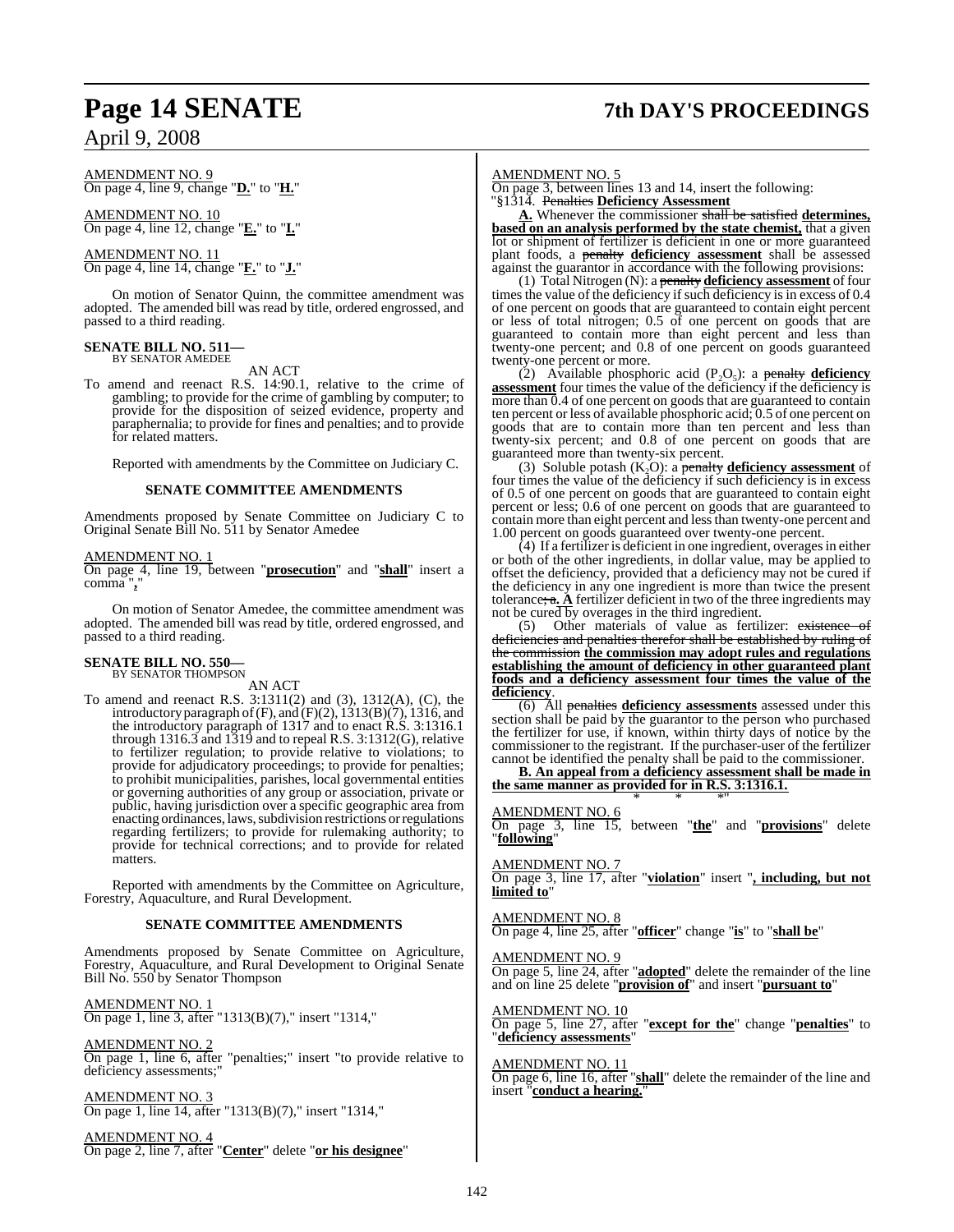## **7th DAY'S PROCEEDINGS Page 15 SENATE**

# April 9, 2008

#### AMENDMENT NO. 12

On page 7, line 6, after "**ordinance**" delete the remainder of the line and delete line 7 in its entirety and insert "**to the Fertilizer Commission for a hearing.**"

AMENDMENT NO. 13

On page 7, between lines 7 and 8, insert the following: "**(2) The Fertilizer Commission shall make a preliminary determination as to the advisability of amending the state rules and regulations and shall transmit its determination to the commissioner.**"

AMENDMENT NO. 14 On page 7, line 8, change "**(2)**" to "**(3)**"

AMENDMENT NO. 15 On page 7, line 11, change "**(3)**" to "**(4)**"

AMENDMENT NO. 16 On page 7, line 12, change "**standards in**" to "**provisions of**"

AMENDMENT NO. 17 On page 7, line 14, change "**(4)**" to "**(5)**"

AMENDMENT NO. 18 On page 7, line 15, change "**(5)**" to "**(6)**"

#### AMENDMENT NO. 19

On page 7, line 27, after "**void**" delete the remainder of the line and insert a period "**.**"

On motion of Senator Thompson, the committee amendment was adopted. The amended bill was read by title, ordered engrossed, and passed to a third reading.

# **SENATE BILL NO. 559—** BY SENATOR MARIONNEAUX AN ACT

To enact R.S. 39:72.1, relative to appropriations; to provide that recipients of appropriations be in compliance with audit requirements in order to receive appropriated funds; authorizes legislative auditor to give extensions of time to comply with audit requirements; and to provide for related matters.

Reported with amendments by the Committee on Finance.

#### **SENATE COMMITTEE AMENDMENTS**

Amendments proposed by Senate Committee on Finance to Original Senate Bill No. 559 by Senator Marionneaux

AMENDMENT NO. 1

On page 1, line 16, after "**auditor**" and before "to the recipient" insert "**or the Legislative Audit Advisory Council**"

AMENDMENT NO. 2

On page 1, at the end of line 17 insert "**or the Legislative Audit Advisory Council**"

On motion of Senator Michot, the committee amendment was adopted. The amended bill was read by title, ordered engrossed, and passed to a third reading.

## **SENATE BILL NO. 608—** BY SENATOR DUPLESSIS

AN ACT

To amend and reenact R.S. 13:621.44(A), relative to courts; to provide with respect to the abolition of Orleans Parish Juvenile Court; to provide with respect to terms of office of the judges of juvenile court; to change the term of office of a judge elected to fill a vacancy; to provide for an effective date; and to provide for related matters.

Reported favorably by the Committee on Judiciary A. On motion of Senator Quinn, the bill was read by title, ordered engrossed, and passed to a third reading.

## **SENATE BILL NO. 619—**<br>BY SENATOR THOMPSON

AN ACT

To repeal Part I-C of Chapter 5 of Title 3 of the Louisiana Revised Statutes of 1950, comprised of R.S. 3:445.1 through 445.10, R.S. 36:629(D)(4) and (5), R.S. 39:1482(D) and (G) and  $1572(A)(3)$  and  $(4)$ , relative to the marketing of crawfish; to repeal the Louisiana Crawfish Market Development Authority; to remove statutory references; and to provide for related matters.

Reported favorably by the Committee on Agriculture, Forestry, Aquaculture, and Rural Development. On motion of Senator Thompson, the bill was read by title, ordered engrossed, and passed to a third reading.

**SENATE BILL NO. 623-**<br>BY SENATOR THOMPSON

AN ACT

To amend and reenact R.S. 3:3801(A)(1) and (B), 3803(14), and 3810 and to enact R.S. 3:3810.1 through 3810.3, relative to violations of the Horticulture Law; to provide for adjudicatory proceedings; to provide for civil penalties; to provide for enforcement; to provide technical corrections; and to provide for related matters.

Reported with amendments by the Committee on Agriculture, Forestry, Aquaculture, and Rural Development.

#### **SENATE COMMITTEE AMENDMENTS**

Amendments proposed by Senate Committee on Agriculture, Forestry, Aquaculture, and Rural Development to Original Senate Bill No. 623 by Senator Thompson

#### AMENDMENT NO. 1

On page 2, line 26, after "**Chapter**" and before the period "**.**" insert "**shall constitute a violation**"

#### AMENDMENT NO. 2

On page 4, line 22, change "**Commission**" to "**commission**"

On motion of Senator Thompson, the committee amendment was adopted. The amended bill was read by title, ordered engrossed, and passed to a third reading.

#### **SENATE BILL NO. 635—**

BY SENATORS THOMPSON AND WALSWORTH AN ACT

To amend and reenact R.S. 3:3801(A), (B), and (C), 3803(14), 3804(A), 3807(B)(4), 3808(D) and 3815 and to repeal R.S. 3:3807(B)(6) and 3808(F), relative to the Horticulture Commission; to consolidate the professions of horticulturist and landscape contractor into one licensed profession known as "landscape horticulturist"; to provide relative to license powers; to provide for transition provisions; and to provide for related matters.

Reported favorably by the Committee on Agriculture, Forestry, Aquaculture, and Rural Development. On motion of Senator Thompson, the bill was read by title, ordered engrossed, and passed to a third reading.

#### **SENATE BILL NO. 641—** BY SENATOR THOMPSON

AN ACT

To enact R.S. 3:1604(J) and 1604.1, relative to the Boll Weevil Eradication Commission; to provide relative to travel reimbursement; to provide for the powers and duties of the commissioner and the commission; and to provide for related matters.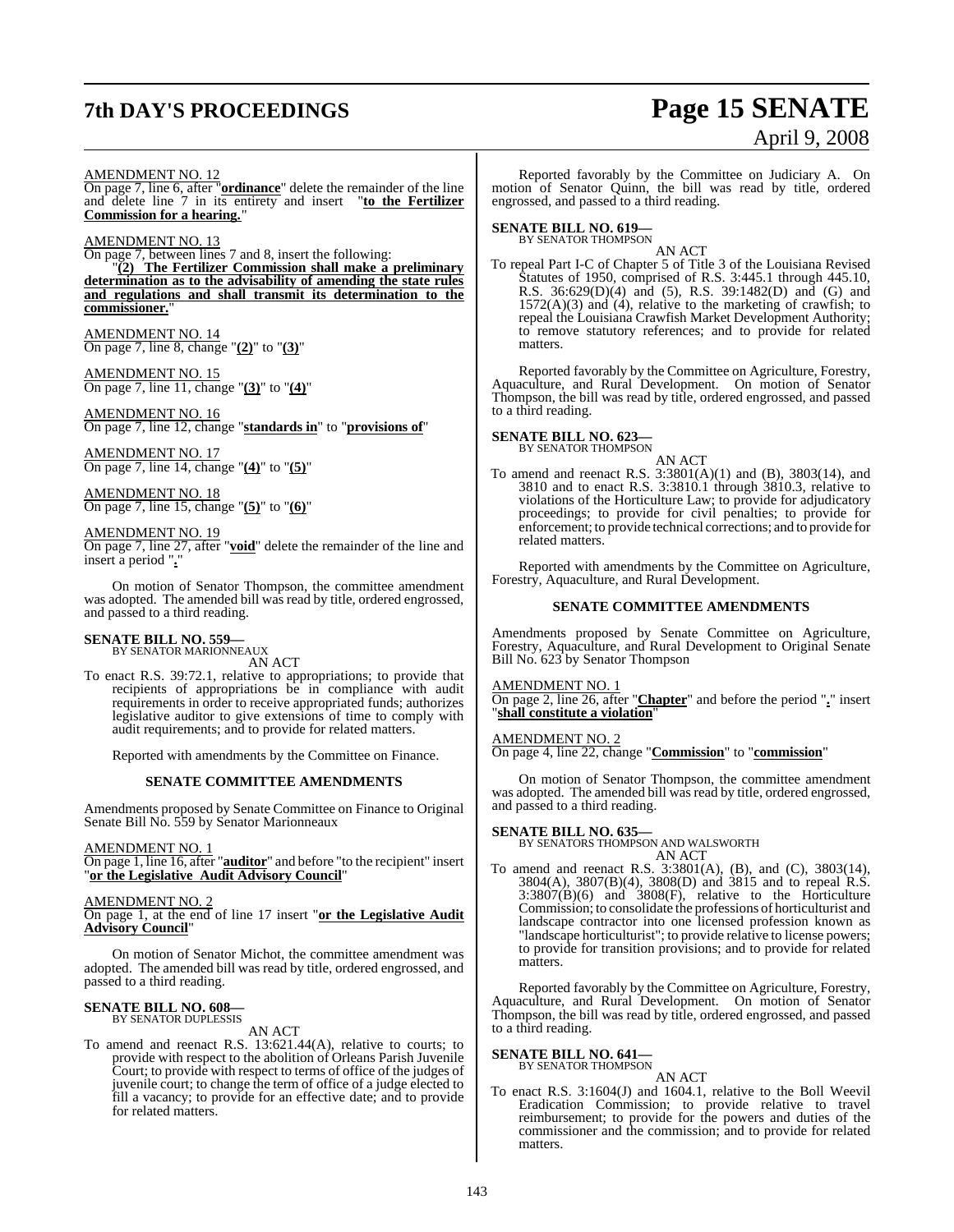Reported favorably by the Committee on Agriculture, Forestry, Aquaculture, and Rural Development. On motion of Senator Thompson, the bill was read by title, ordered engrossed, and passed to a third reading.

#### **Reconsideration**

On motion of Senator Murray, pursuant to the previous notice given, the vote by which the following bill failed to pass on Tuesday, April 8, 2008, was reconsidered.

#### **SENATE BILL NO. 6—** BY SENATOR MURRAY

AN ACT

To enact R.S. 49:170.15, relative to state symbols; to designate the Sazerac as the official state cocktail; and to provide for related matters.

On motion of Senator Murray, the bill was read by title and returned to the Calendar, subject to call.

#### **Senate Bills and Joint Resolutions on Third Reading and Final Passage**

The following Senate Bills and Joint Resolutions on Third Reading and Final Passage were taken up and acted upon as follows:

#### **SENATE BILL NO. 188—** BY SENATOR MARIONNEAUX

AN ACT

To amend and reenact Section 3 of Act No. 535 of the 1988 Regular Session of the Legislature, as amended by Section 2 of Act No. 285 of the 1992 Regular Session of the Legislature, Section 3 of Act No. 1291 of the 1997 Regular Session of the Legislature, Section 1 of Act No. 50 of the 1998 Regular Session of the Legislature, Section 1 of Act No. 7 of the 2001 First Extraordinary Session of the Legislature, Section 1 of Act No. 14 of the 2004 First Extraordinary Session of the Legislature, and Section 1 of Act No. 76 of the 2006 Regular Session of the Legislature, relative to the Louisiana Tax Free Shopping Program; to change the termination date of the program; and to provide for related matters.

On motion of Senator Broome, the bill was read by title and returned to the Calendar, subject to call.

#### **SENATE BILL NO. 206—** BY SENATOR MARIONNEAUX

AN ACT

To repeal the provisions ofR.S. 47:2401 through 2426, relative to the inheritance tax; to repeal the tax; to provide for an effective date; and to provide for related matters.

On motion of Senator Broome, the bill was read by title and returned to the Calendar, subject to call.

#### **SENATE BILL NO. 532—** BY SENATOR N. GAUTREAUX

AN ACT

To amend and reenact R.S.  $47:302.23(B)(1)$ , relative to the disposition of certain sales tax collections on the sales of certain services in Vermilion Parish; to provide for the allocation of monies in the fund; to provide for an effective date; and to provide for related matters.

The bill was read by title. Senator N. Gautreaux moved the final passage of the bill.

#### **ROLL CALL**

The roll was called with the following result:

## **Page 16 SENATE 7th DAY'S PROCEEDINGS**

#### YEAS

| Mr. President<br>Adley<br>Amedee<br>Broome<br>Cheek<br>Cravins<br>Crowe<br>Donahue | Gautreaux B<br>Gautreaux N<br>Gray<br>Hebert<br>Heitmeier<br>Jackson<br>Kostelka<br>Long | Morrish<br>Mount<br>Murray<br><b>Nevers</b><br>Ouinn<br>Riser<br>Scalise<br>Shaw |
|------------------------------------------------------------------------------------|------------------------------------------------------------------------------------------|----------------------------------------------------------------------------------|
| Duplessis                                                                          | Martiny                                                                                  | Shepherd                                                                         |
| Dupre                                                                              | McPherson                                                                                | Smith                                                                            |
| Erdey                                                                              | Michot                                                                                   | Walsworth                                                                        |
| Total - 33                                                                         |                                                                                          |                                                                                  |
|                                                                                    | <b>NAYS</b>                                                                              |                                                                                  |
| Total - 0                                                                          | <b>ABSENT</b>                                                                            |                                                                                  |
| Alario<br>Cassidy<br>Total - 6                                                     | Dorsey<br>LaFleur                                                                        | Marionneaux<br>Thompson                                                          |

The Chair declared the bill was passed and sent to the House. Senator N. Gautreaux moved to reconsider the vote by which the bill was passed and laid the motion on the table.

#### **Senate Bills and Joint Resolutions on Third Reading and Final Passage, Subject to Call**

The following Senate Bills and Joint Resolutions on Third Reading and Final Passage, subject to call, were taken up and acted upon as follows:

#### **Called from the Calendar**

Senator Crowe asked that Senate Bill No. 497 be called from the Calendar at this time for its final passage.

#### **SENATE BILL NO. 497—**

BY SENATOR CROWE AN ACT

To amend and reenact R.S. 3:3808(B), relative to retail florists; to provide terms and conditions of licenses and permits; to provide for the operation of automated floral climate-controlled vending kiosk systems; and to provide for related matters.

#### **Floor Amendments Sent Up**

Senator Crowe sent up floor amendments which were read.

#### **SENATE FLOOR AMENDMENTS**

Amendments proposed by Senator Crowe to Engrossed Senate Bill No. 497 by Senator Crowe

AMENDMENT NO. 1

On page 1, line 2 after "R.S. 3:" insert "3801(A)(1) and (B), 3803(14) and"

AMENDMENT NO. 2 On page 1, line 2, after "3808(B)" insert "(3) and (I) and to enact R.S.  $3:380\overline{3}(17)$ ,  $3808(B)(4)$  and  $(5)$ "

AMENDMENT NO. 3

On page 1, line 4 after "systems;" insert "to provide for definitions;"

#### AMENDMENT NO. 4

On page 1, line 6, after "R.S. 3:" insert "3801(A)(1) and (B),  $380\overline{3}(1\overline{4})$ , and"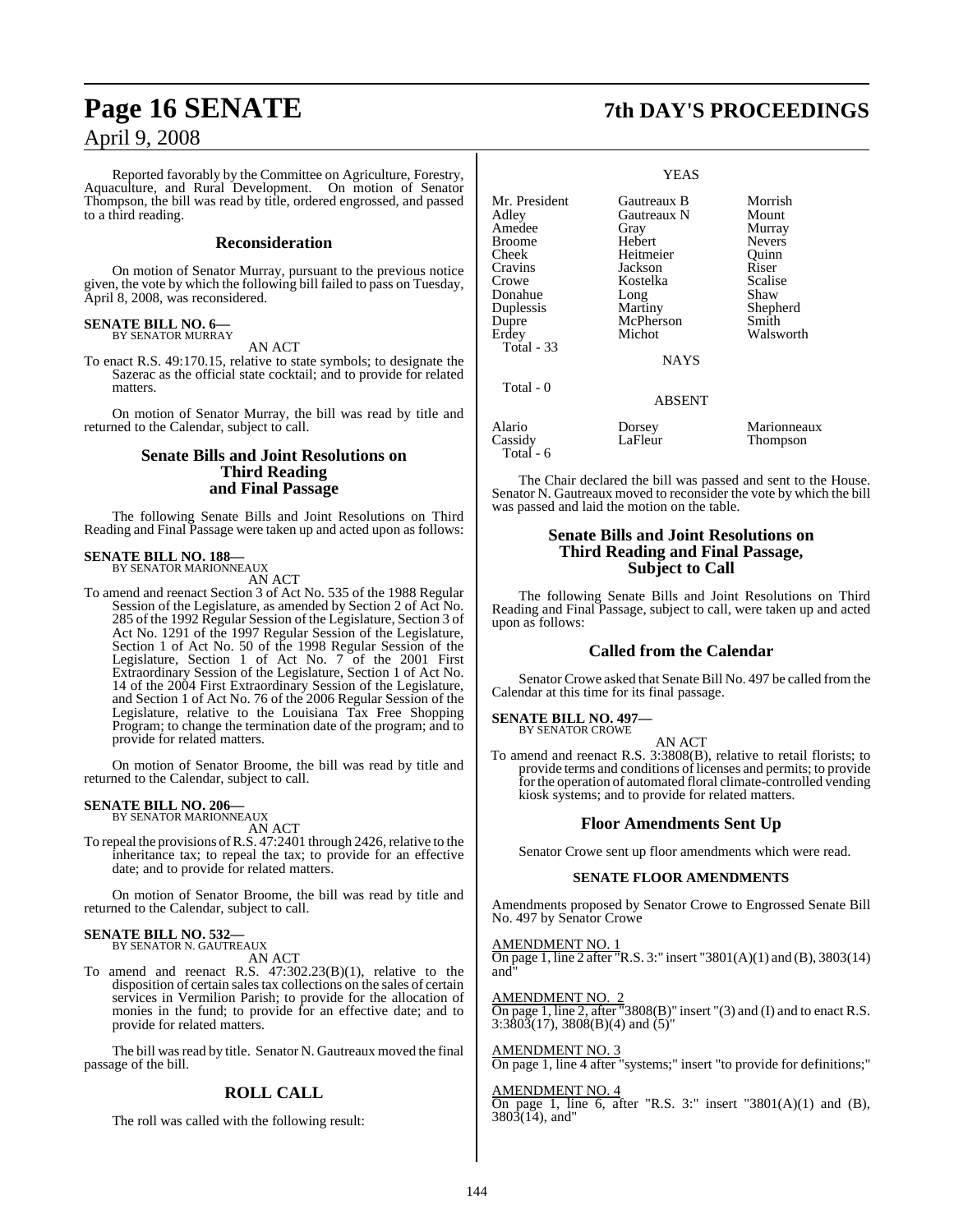## **7th DAY'S PROCEEDINGS Page 17 SENATE**

# April 9, 2008

AMENDMENT NO. 5

On page 1, line 6 after "3808(B)" delete "is" and insert "(3) and (I) are" and after "reenacted" insert "R.S.  $3:3803(17)$ ,  $3808(B)(4)$  and  $(5)$ are hereby enacted"

#### AMENDMENT NO. 6

On page 1, between lines 6 and 7 insert the following:

"§3801. Horticulture Commission

A. The Horticulture Commission of Louisiana is hereby created within the Department of Agriculture and Forestry to be comprised of the following fourteen members:

(1) The commissioner of agriculture **and forestry**.

\* \* \* B. The commissioner of agriculture **and forestry**, the assistant commissioner of agricultural and environmental sciences, and the director of the Louisiana Cooperative Extension Service shall serve as ex officio members with the same rights, powers, and privileges as the other members. \* \* \*

§3803. Definitions

As used in this Chapter, the following terms shall have the following meanings ascribed to them:

\* \* \* (14) "Person" means an individual, firm, association, partnership, or corporation **or any commercial entity, including a corporation, business trust, partnership, limited liability company, association, or joint venture.** \* \* \*

**(17) "Vending machine" means any mechanical, electric, or electronic self-service device which, upon insertion of money, credit card, token, or any other form of payment, automatically dispenses merchandise.**

\* \* \*" AMENDMENT NO. 7

On page 1, delete lines 10 through 17 and insert the following: "\* \* \*"

AMENDMENT NO. 8

On page 2, line 1, after "**(3)**" delete the rest of the line and delete lines 2 through 8 and insert the following:

"**Notwithstanding the provisions of Paragraph (2) of this Subsection, a person engaged in the profession of retail florist may operate a vending machine at a location remote from the person's place of business for the sale of cut flowers and floral designs, subject to all of the following restrictions:**

**(a) No person shall operate more than five vending machines at any time.**

**(b) A licensee shall obtain a cut flower permit, without additional cost to the licensee, for each vending machine.**

**(c) The following shall be prominently displayed on each vending machine:**

**(i) The name of the licensed florist.**

**(ii) The address and telephone number, which is on record with the commission, of the person owning or operating the vending machine.**

**(d) The cut flowers and floral designs sold from the vending machine shall be inspected or arranged by a licensed florist or under the supervision of a licensed florist at the owner's place of business prior to placement in the vending machine.**

**(e) The vending machine is serviced by a person under the direct supervision of a licensed florist at least once each business day.**

**(4) The commission may adopt rules and regulations governing the profession of retail florist, including rules and regulations providing for the operation and location of vending machines and for the quality, freshness, longevity, and freedom from injurious insects, diseases, or other pests, of cut flowers, floral designs, and ornamental plants in pots sold by a licensed florist.**"

AMENDMENT NO. 9 On page 2, line 9 change "**(4)**" to "**(5)**"

#### AMENDMENT NO. 10

On page 2 following line 12 insert the following:

"I. A cut flower dealer's permit authorizes the holder thereof to **do any of the following:**

**(1)** sell **Sell** cut flowers either singly or in bunches, or both. Each cut flower dealer shall sell from a place of business or from a mobile pushcart which shall be capable of being moved from place to place by the dealer. Carts shall not exceed four feet in width or six feet in length, including handles or other appurtenances or extensions thereof, and shall bear on both sides and the front, in four inch numerals, the number of the dealer's permit. Carts shall be equipped with a covering capable of protecting the flowers from the elements. Each cut flower dealer shall provide a container with adequate water for each cart in order to preserve the quality of the flowers. Cut flower dealers shall operate solely from the location of a cart, shall transport cut flowers from one location to another only by means of a cart, and shall not locate at any one location for a period in excess of eight hours. Cut flower dealers shall not sell cut flowers within three hundred feet of a retail florist establishment. For the purposes of this Chapter, a cart shall be considered a mobile unit. **However, the holder of a cut flower permit may not sell cut flowers within three hundred feet of the place of business of another person engaged in the profession of retail florist.**

**(2) Operate under that permit a vending machine for the sale of cut flowers and floral design in accordance with the provisions of this Chapter and the rules and regulations adopted pursuant to this Chapter, if the holder is engaged in the profession of retail florist.**

\* \* \* Section 2. This Act shall become effective upon signature by the governor or, if not signed by the governor, upon expiration of the time for bills to become law without signature by the governor, as provided by Article III, Section 18 of the Constitution of Louisiana. If vetoed by the governor and subsequently approved by the legislature, this Act shall become effective on the day following such approval."

On motion of Senator Crowe, the amendments were adopted.

#### **Floor Amendments Sent Up**

Senator Walsworth sent up floor amendments which were read.

#### **SENATE FLOOR AMENDMENTS**

Amendments proposed by Senator Walsworth to Engrossed Senate Bill No. 497 by Senator Crowe

#### AMENDMENT NO. 1

On page 2, between lines 11 and 12, insert the following: "**(6) Persons licensed to operate vending kiosk systems shall not operate them outside of the parish in which their license was issued.**"

Senator Walsworth moved adoption of the amendments.

Senator Crowe objected.

### **ROLL CALL**

The roll was called with the following result:

Michot

#### YEAS

Amedee Heitmeier<br>Cheek Jackson Erdey Martiny<br>Gray Michot Total - 22

Adley Hebert Nevers Cheek Jackson Riser Cravins Kostelka Scalise Donahue Long Thompson Duplessis Marionneaux Walsworth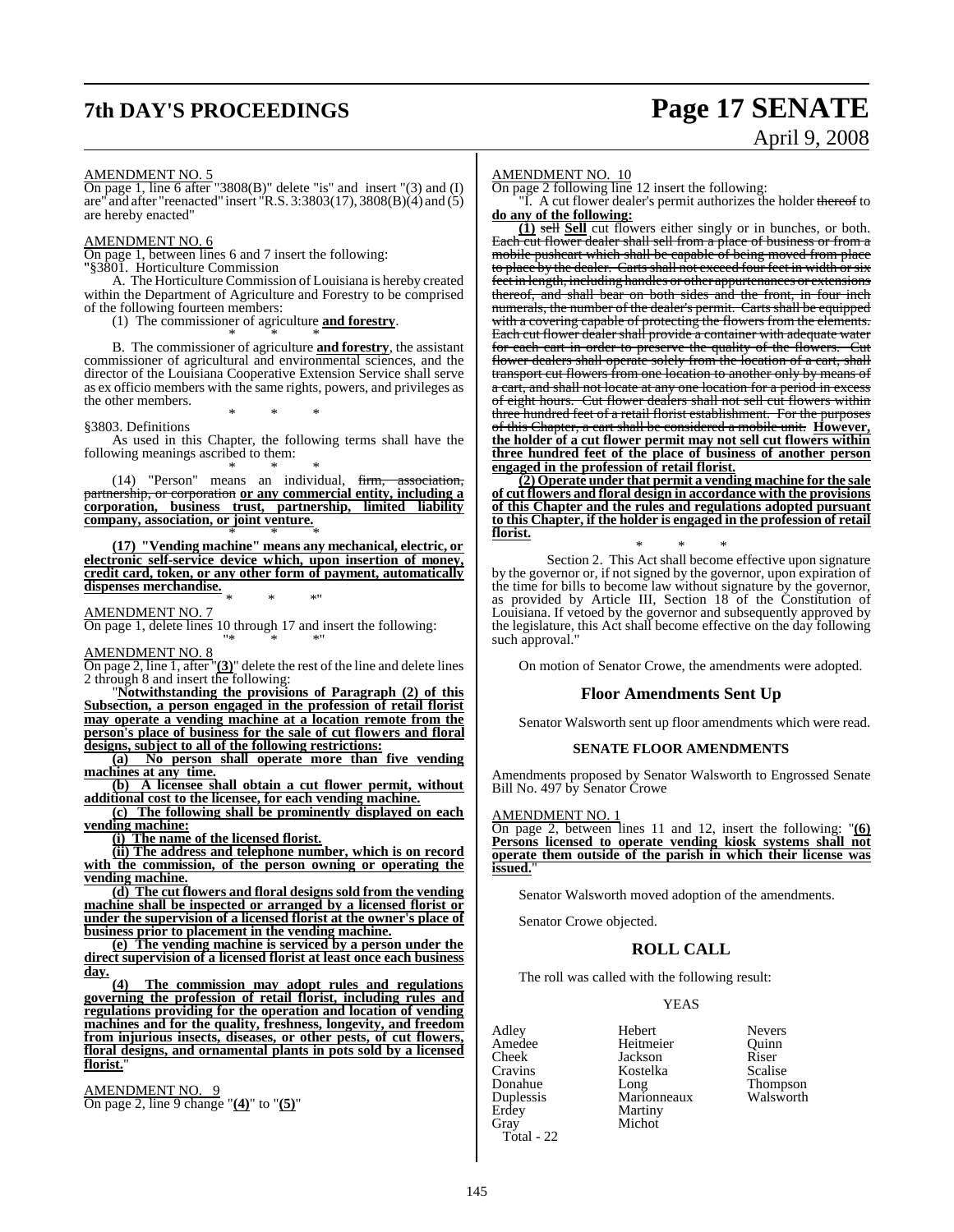#### **NAYS**

Dupre Total - 9

Broome Gautreaux B Murray<br>Crowe Gautreaux N Shaw Gautreaux N<br>Mount Smith

ABSENT

Mr. President Dorsey Morrish<br>Alario LaFleur Shepher Alario LaFleur Shepherd Total - 8

McPherson

The Chair declared the amendments were adopted.

The bill was read by title. Senator Crowe moved the final passage of the amended bill.

#### **ROLL CALL**

The roll was called with the following result:

#### YEAS

| Mr. President<br>Amedee<br><b>Broome</b><br>Cheek<br>Cravins  | Gautreaux B<br>Gray<br>Hebert<br>Heitmeier<br>Jackson                  | Michot<br>Morrish<br>Murray<br>Ouinn<br>Riser<br>Scalise |
|---------------------------------------------------------------|------------------------------------------------------------------------|----------------------------------------------------------|
| Crowe<br>Donahue<br>Duplessis<br>Dupre<br>Erdey<br>Total - 30 | Kostelka<br>Long<br>Marionneaux<br>Martiny<br>McPherson<br><b>NAYS</b> | Shaw<br>Shepherd<br>Thompson<br>Walsworth                |
| Adley<br>Mount<br>Total - 4                                   | <b>Nevers</b><br>Smith<br><b>ABSENT</b>                                |                                                          |
| .                                                             |                                                                        |                                                          |

Alario Dorsey LaFleur Cassidy Gautreaux N Total - 5

The Chair declared the amended bill was passed, ordered reengrossed, and sent to the House. Senator Crowe moved to reconsider the vote by which the bill was passed and laid the motion on the table.

#### **Called from the Calendar**

Senator Amedee asked that Senate Bill No. 517 be called from the Calendar at this time for its final passage.

**SENATE BILL NO. 517—** BY SENATORS AMEDEE, CROWE, DORSEY, DUPLESSIS, SCALISE AND THOMPSON AN ACT

To amend and reenact R.S. 15:544, relative to registration of sex offenders; to provide for registration and notification of sex offenders; to provide for procedure; and to provide for related matters.

#### **Floor Amendments Sent Up**

Senator Amedee sent up floor amendments which were read.

#### **SENATE FLOOR AMENDMENTS**

Amendments proposed by Senator Amedee to Engrossed Senate Bill No. 517 by Senator Amedee

## **Page 18 SENATE 7th DAY'S PROCEEDINGS**

AMENDMENT NO. 1

On page 1, line 2, after "544" and before the comma "," insert "(A),  $(B)(1)$  and  $(D)(1)$  and  $(2)$ "

#### AMENDMENT NO. 2

On page 1, line 6, after "544" and before "hereby" delete "is" and insert  $\sqrt[n]{(A)}$ ,  $(B)(1)$  and  $(D)(1)$  and  $(2)$  are

#### AMENDMENT NO. 3

On page 1, at the beginning of line 8, insert "A. Except as provided for in Subsection B of this Section, a" and delete "**A**"

#### AMENDMENT NO. 4

On page 1, line 10, after "requirement" insert "for a period of **not less than** fifteen years **or up to the duration of the lifetime of the offender**"

#### AMENDMENT NO. 5

On page 1, line 11, after "registration" delete the remainder of the line

#### AMENDMENT NO. 6

On page 1, between lines 13 and 14 insert the following:

 $\overline{B}(1)$  A person required to register pursuant to this Chapter who was convicted of a sexual offense against a victim who is a minor as defined in R.S. 15:541(14.2) shall register and maintain his registration and provide community notification pursuant to the provisions of this Chapter for a period of twenty-five years from the date of initial registration **the duration of the lifetime of the offender**, unless the underlying conviction is reversed, set aside or vacated. The requirement to register shall apply to an offender who is pardoned.

D.(1) The registration period of **not lessthan** fifteen years **or up to the duration of the lifetime of the offender** established in Subsection A of this Section shall be reduced to a period of ten **fifteen** years if the offender maintains a clean record for the entire ten **fifteen**-year period of registration.

\* \* \*

(2) The **A** lifetime registration period established in **Subsection A or** Paragraph**s** (B)**(1) or** (2) of this Section shall be reduced to a period of twenty-five years if the offender was adjudicated delinquent for the offense which requires registration and maintains a clean record for twenty-five years. \* \* \*"

On motion of Senator Amedee, the amendments were adopted.

The bill was read by title. Senator Amedee moved the final passage of the amended bill.

#### **ROLL CALL**

The roll was called with the following result:

#### YEAS

| Mr. President | Gautreaux N | Mount         |
|---------------|-------------|---------------|
| Adley         | Gray        | Murray        |
| Amedee        | Hebert      | <b>Nevers</b> |
| <b>Broome</b> | Heitmeier   | Ouinn         |
| Cheek         | Jackson     | Riser         |
| Cravins       | Kostelka    | Scalise       |
| Crowe         | Long        | Shaw          |
| Donahue       | Marionneaux | Shepherd      |
| Duplessis     | Martiny     | Smith         |
| Dupre         | McPherson   | Thompson      |
| Erdey         | Michot      | Walsworth     |
| Gautreaux B   | Morrish     |               |
| Total - 35    |             |               |
|               | NAYS        |               |

Total - 0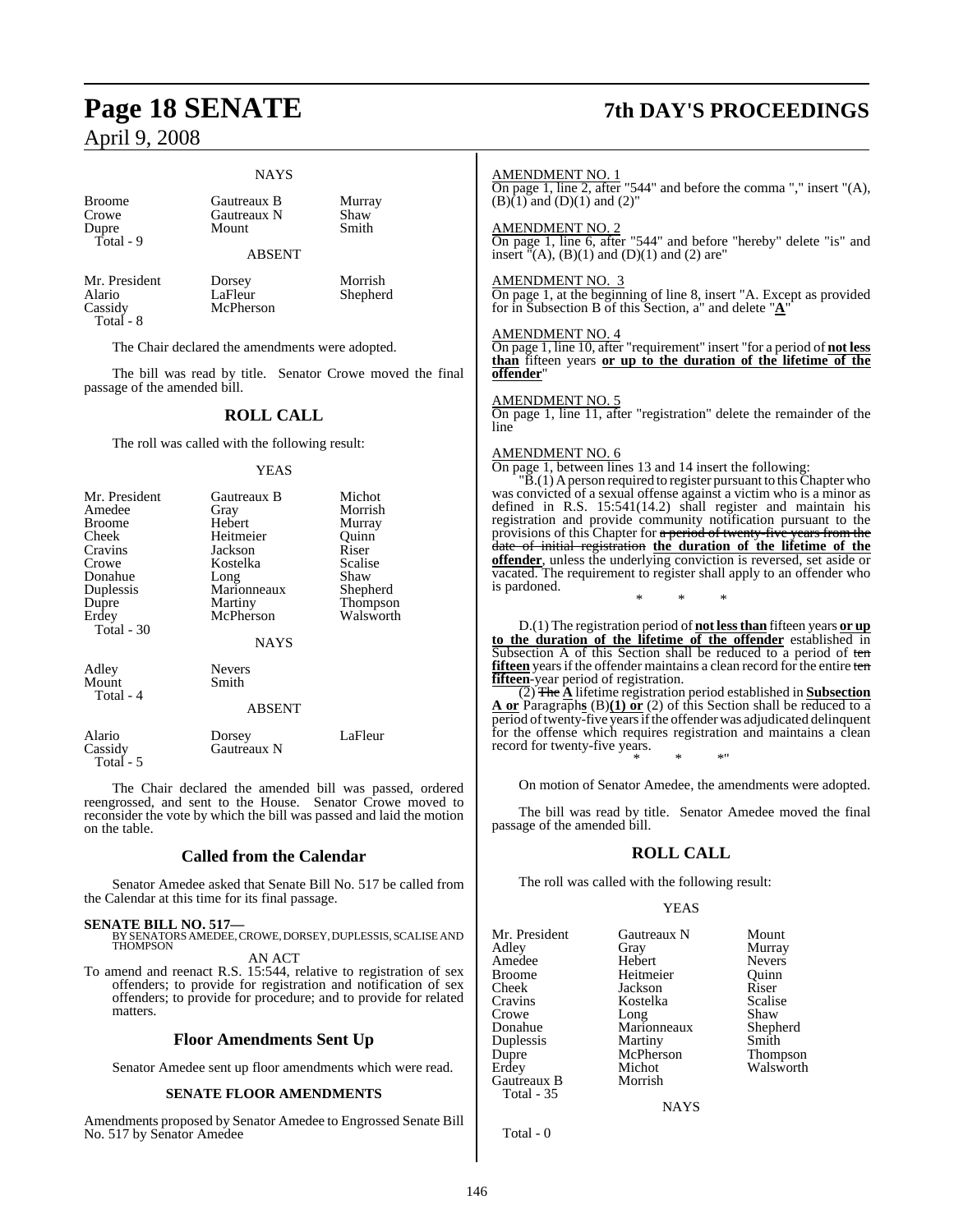## **7th DAY'S PROCEEDINGS Page 19 SENATE**

LaFleur

#### ABSENT

Alario Dorsey<br>Cassidy LaFleur Total - 4

The Chair declared the amended bill was passed, ordered reengrossed, and sent to the House. Senator Amedee moved to reconsider the vote by which the bill was passed and laid the motion on the table.

#### **Called from the Calendar**

Senator Marionneaux asked that Senate Bill No. 188 be called from the Calendar at this time for its final passage.

#### **SENATE BILL NO. 188—**

BY SENATOR MARIONNEAUX AN ACT

To amend and reenact Section 3 of Act No. 535 of the 1988 Regular Session of the Legislature, as amended by Section 2 of Act No. 285 of the 1992 Regular Session of the Legislature, Section 3 of Act No. 1291 of the 1997 Regular Session of the Legislature, Section 1 of Act No. 50 of the 1998 Regular Session of the Legislature, Section 1 of Act No. 7 of the 2001 First Extraordinary Session of the Legislature, Section 1 of Act No. 14 of the 2004 First Extraordinary Session of the Legislature, and Section 1 of Act No. 76 of the 2006 Regular Session of the Legislature, relative to the Louisiana Tax Free Shopping Program; to change the termination date of the program; and to provide for related matters.

The bill was read by title. Senator Marionneaux moved the final passage of the bill.

#### **ROLL CALL**

The roll was called with the following result:

#### YEAS

| Mr. President | Gautreaux N | Mount           |
|---------------|-------------|-----------------|
| Adley         | Gray        | Murray          |
| Amedee        | Hebert      | <b>Nevers</b>   |
| <b>Broome</b> | Heitmeier   | Ouinn           |
| Cheek         | Jackson     | Riser           |
| Cravins       | Kostelka    | Scalise         |
| Crowe         | Long        | Shaw            |
| Donahue       | Marionneaux | Shepherd        |
| Duplessis     | Martiny     | Smith           |
| Dupre         | McPherson   | <b>Thompson</b> |
| Erdey         | Michot      | Walsworth       |
| Gautreaux B   | Morrish     |                 |
| Total - 35    |             |                 |
|               | <b>NAYS</b> |                 |
| Total - 0     |             |                 |

#### ABSENT

LaFleur

Alario Dorsey<br>Cassidy LaFleu

Total - 4

The Chair declared the bill was passed and sent to the House. Senator Marionneaux moved to reconsider the vote by which the bill was passed and laid the motion on the table.

#### **Called from the Calendar**

Senator Marionneaux asked that Senate Bill No. 206 be called from the Calendar at this time for its final passage.

# April 9, 2008

#### **SENATE BILL NO. 206—**

BY SENATOR MARIONNEAUX AN ACT

To repeal the provisions of R.S. 47:2401 through 2426, relative to the inheritance tax; to repeal the tax; to provide for an effective date; and to provide for related matters.

The bill was read by title. Senator Marionneaux moved the final passage of the bill.

### **ROLL CALL**

The roll was called with the following result:

#### YEAS

Mr. President Gautreaux N Mount<br>Adley Gray Murray Amedee Hebert Nevers<br>Broome Heitmeier Quinn Broome Heitmeier Quinn<br>Cheek Iackson Riser Cravins Kostelka Scalise<br>Crowe Long Shaw Crowe Long Shaw Duplessis Martiny Smith<br>
Dupre McPherson Thompson Dupre McPherson<br>Erdey Michot Gautreaux B Total - 35

Jackson Marionneaux Sheph<br>Martiny Smith Michot Walsworth<br>Morrish

LaFleur

Gray Murray<br>Hebert Nevers

NAYS

#### ABSENT

Alario Dorsey<br>Cassidy LaFleu Total - 4

Total - 0

The Chair declared the bill was passed and sent to the House. Senator Marionneaux moved to reconsider the vote by which the bill was passed and laid the motion on the table.

#### **Rules Suspended**

Senator B. Gautreaux asked for and obtained a suspension of the rules for the purpose of reverting to the Morning Hour.

#### **Introduction of Senate Bills and Joint Resolutions**

Senator B. Gautreaux asked for and obtained a suspension of the rules for the purpose of introducing and reading the following Senate Bills and Joint Resolutions a first and second time and referring them to committee.

#### **SENATE BILL NO. 686—** BY SENATOR DUPRE

AN ACT

To amend and reenact R.S. 46:123(A)(1) and (C), relative to the Louisiana Military Family Assistance Board; to change the jurisdiction of the board from the Department of Social Services to the Department of Veterans Affairs; to permit the board to enter into a cooperative agreement with a third party administrator; and to provide for related matters.

The bill was read by title and referred by the President to the Committee on Health and Welfare.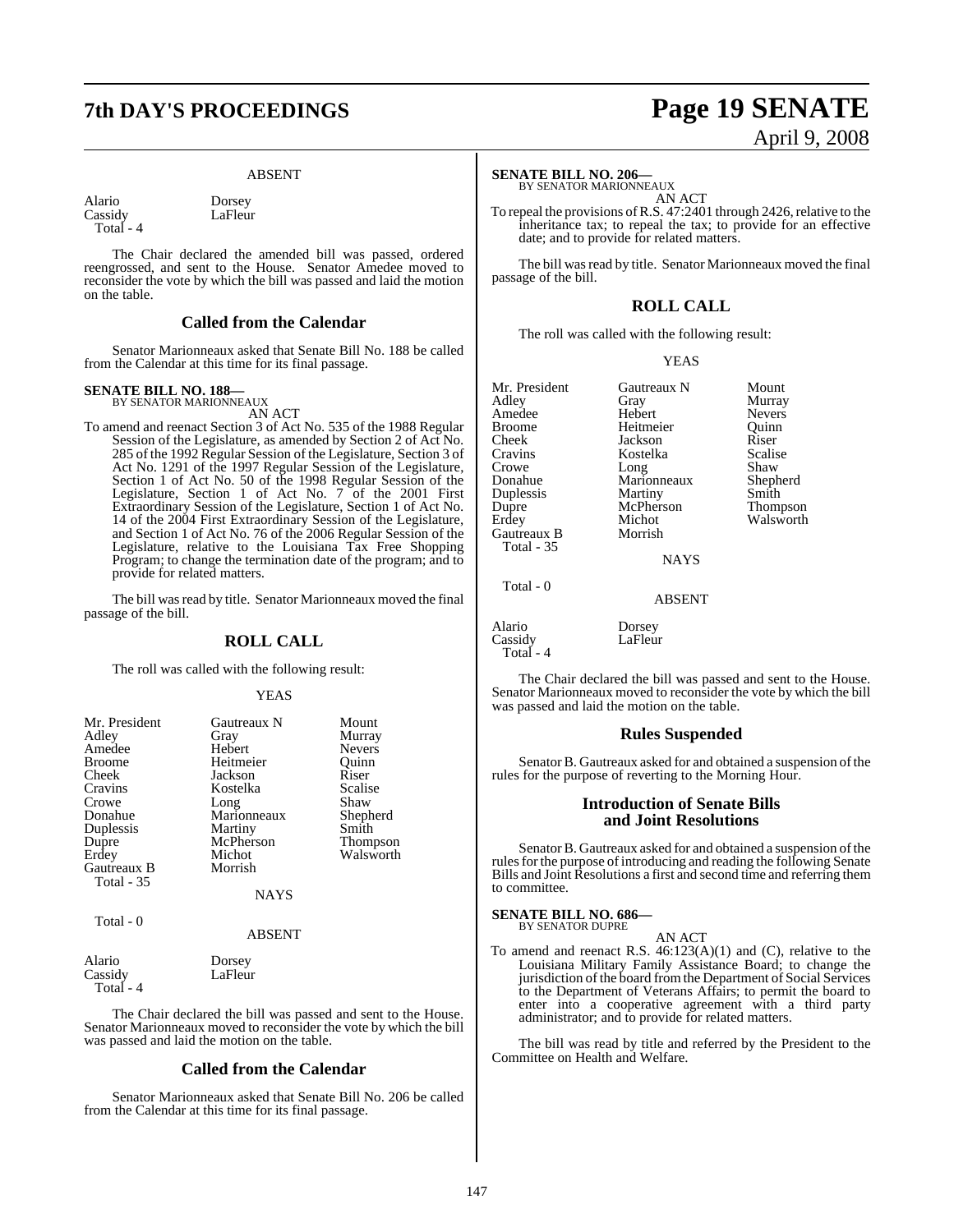## **Page 20 SENATE 7th DAY'S PROCEEDINGS**

April 9, 2008

### **Introduction of Resolutions, Senate and Concurrent**

Senator Jackson asked for and obtained a suspension of the rules for the purpose of introducing and reading the following Resolutions, Senate and Concurrent, a first and second time and acting upon them as follows:

#### **SENATE RESOLUTION NO. 12—** BY SENATOR JACKSON

A RESOLUTION

To express the sincere and heartfelt condolences of the Senate of the Legislature of Louisiana upon the death of Frances Livingston.

On motion of Senator Jackson, the resolution was read by title and adopted.

**SENATE CONCURRENT RESOLUTION NO. 26—**<br>BY SENATORS JACKSON AND CRAVINS AND REPRESENTATIVES<br>BURRELL, ROSALIND JONES, MARCHAND AND PATRICIA SMITH A CONCURRENT RESOLUTION

To commend Alpha Kappa Alpha Sorority, Incorporated, on its centennial anniversary celebration.

The resolution was read by title. Senator Jackson moved to adopt the Senate Concurrent Resolution.

### **ROLL CALL**

The roll was called with the following result:

#### YEAS

| Mr. President | Gautreaux N | Mount         |
|---------------|-------------|---------------|
| Adley         | Gray        | Murray        |
| Amedee        | Hebert      | <b>Nevers</b> |
| <b>Broome</b> | Heitmeier   | Ouinn         |
| Cheek         | Jackson     | Riser         |
| Cravins       | Kostelka    | Scalise       |
| Crowe         | Long        | Shaw          |
| Donahue       | Marionneaux | Shepherd      |
| Duplessis     | Martiny     | Smith         |
| Dupre         | McPherson   | Thompson      |
| Erdey         | Michot      | Walsworth     |
| Gautreaux B   | Morrish     |               |
| Total - 35    |             |               |
|               | <b>NAYS</b> |               |
| Total - 0     |             |               |
|               | ABSENT      |               |

LaFleur

Alario Dorsey<br>Cassidy LaFleu Total - 4

The Chair declared the Senate had adopted the Senate Concurrent Resolution and ordered it sent to the House.

#### **Motion to Recommit**

Senator Mount asked for and obtained a suspension of the rules and recommitted Senate Bill No. 507 from the Committee on Local and Municipal Affairs to the Committee on Finance.

#### **Privilege Report of the Committee on Senate and Governmental Affairs**

### **ENROLLMENTS**

Senator Kostelka, Chairman on behalf of the Committee on Senate and Governmental Affairs, submitted the following report:

April 9, 2008

To the President and Members of the Senate:

I am directed by your Committee on Senate and Governmental Affairs to submit the following report:

The following Senate Concurrent Resolutions have been properly enrolled:

**SENATE CONCURRENT RESOLUTION NO. 22—** BY SENATOR B. GAUTREAUX A CONCURRENT RESOLUTION

To express the sincere condolences of the Legislature of Louisiana upon the death of Dr. Wade L. Ledet.

**SENATE CONCURRENT RESOLUTION NO. 23—** BY SENATOR DUPRE A CONCURRENT RESOLUTION

To commend Don Gomez, master craftsman, for a distinguished career in the art of wood carving, particularly the native birds of Louisiana.

> Respectfully submitted, ROBERT W. "BOB" KOSTELKA Chairman

The foregoing Senate Concurrent Resolutions were signed by the President of the Senate.

#### **Message from the House**

#### **SIGNED HOUSE CONCURRENT RESOLUTIONS**

#### April 8, 2008

To the Honorable President and Members of the Senate:

I am directed to inform your honorable body that the Speaker of the House of Representatives has signed the following House Concurrent Resolutions:

# **HOUSE CONCURRENT RESOLUTION NO. 3—**<br>BY REPRESENTATIVE ROBIDEAUX<br>A CONCURRENT RESOLUTION

To authorize and direct the Louisiana State Law Institute to review the provisions of Code of Criminal Procedure Article 814(C) to determine if any amendments may be necessary to further clarify the intent of the legislature in adopting the sufficiency of evidence standard with regard to responsive verdicts as set forth by the United States Supreme Court in Jackson v. Virginia, 443 U.S. 307 (1979).

## **HOUSE CONCURRENT RESOLUTION NO. 35—** BY REPRESENTATIVE MILLS

A CONCURRENT RESOLUTION

To commend Charles A. Fuselier upon his induction into the Louisiana 4-H Hall of Fame and to congratulate him on many years of dedicated and highly productive service to the Louisiana 4-H organization and St. Martin Parish.

## **HOUSE CONCURRENT RESOLUTION NO. 36—** BY REPRESENTATIVE MILLS

A CONCURRENT RESOLUTION

To commend Conrad C. Gauthier of St. Martin Parish posthumously upon his induction into the Louisiana 4-H Hall of Fame and to recognize his many years of dedicated and highly productive

# service to the Louisiana 4-H organization.

HOUSE CONCURRENT RESOLUTION NO. 37—BY REPRESENTATIVES HONEY, ABRAMSON, ANDERS, ARMES, ARNES, ARNOLD, AUBERT, AUSTIN BADON, BOBBY BADON, BALDONE, BARRAS, BARROW, BLLIOT, BURFORD, HENRY BURNS, TIM BURNS, BURRELL, CARMODY, CA FOIL, FRANKLIN, GALLOT, GEYMANN, GISCLAIR, GREENE, ELBERT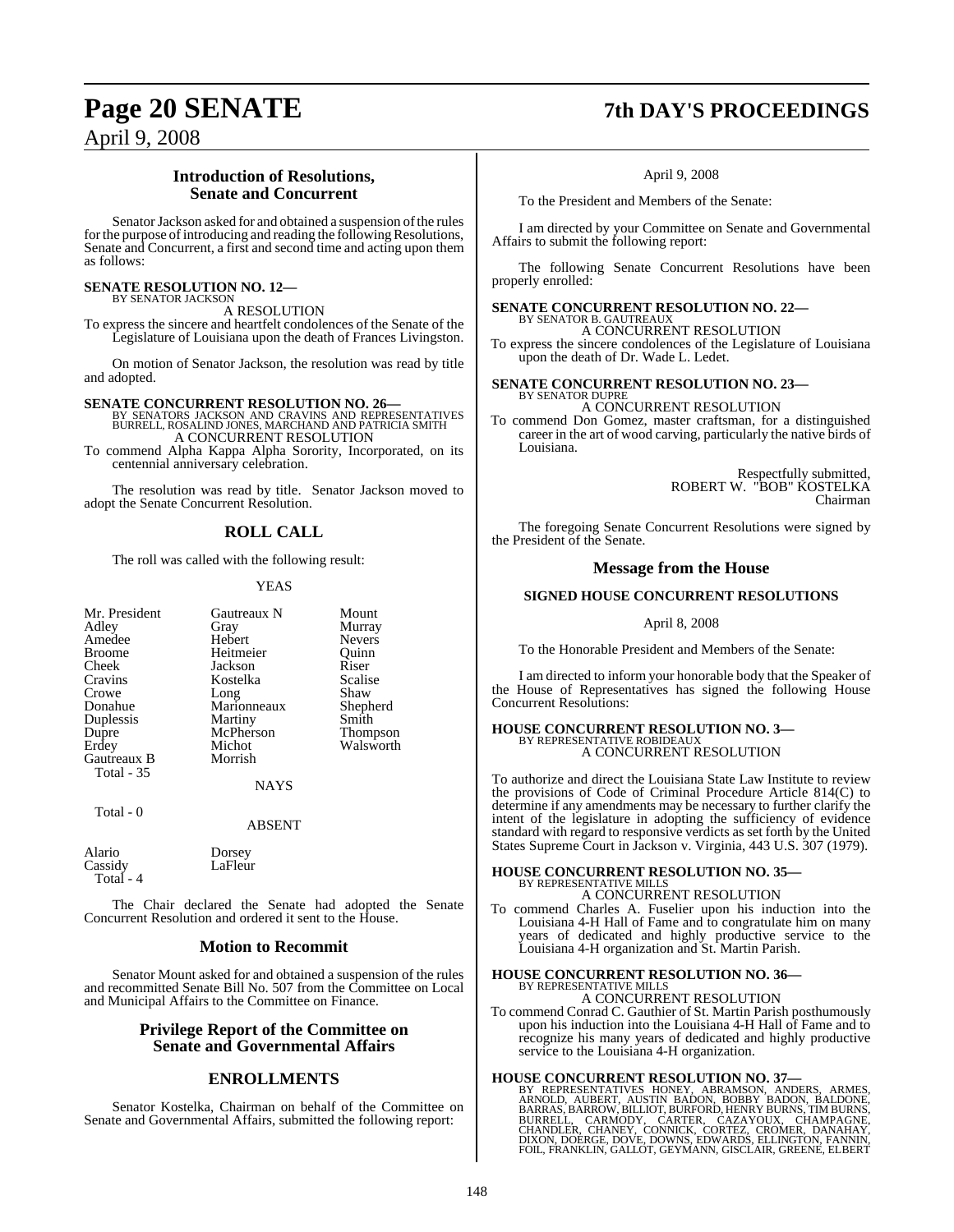## **7th DAY'S PROCEEDINGS Page 21 SENATE**

# April 9, 2008

GUILLORY, MICKEY GUILLORY, GUINN, HARDY, HARRISON, HAZEL,<br>HENDERSON, HENRY, HILL, HINES, HOFFMANN, HOWARD, HUTTER,<br>GIROD JACKSON, MICHAEL JACKSON, JOHNSON, ROSALIND JONES,<br>LEBAS, LEGER, LIGI, LITTLE, LOPINTO, LORUSON, MARC

A CONCURRENT RESOLUTION

To express sincere and heartfelt condolences upon the death of Sergeant Terrell W. Gilmore, Louisiana Army National Guard, of Baton Rouge, who was killed in action in Iraq.

## **HOUSE CONCURRENT RESOLUTION NO. 38—** BY REPRESENTATIVE SAM JONES

### A CONCURRENT RESOLUTION

To memorialize the United States Congress to take such actions as are necessary to call a convention for the purpose of proposing an amendment to the United States Constitution to include the Posse Comitatus Act as a constitutional prohibition.

#### **HOUSE CONCURRENT RESOLUTION NO. 39—**

BY REPRESENTATIVE HUTTER A CONCURRENT RESOLUTION

To memorialize the United States Congress and Louisiana's congressional delegation to take such actions as are necessary to provide the state of Louisiana with one-hundred-year flood protection.

#### **HOUSE CONCURRENT RESOLUTION NO. 40—**

BY REPRESENTATIVE TUCKER AND SENATORS CHAISSON, ADLEY,<br>ALARIO, AMEDEE, BROOME, CASSIDY, CHEEK, CRAVINS, CROWE,<br>DONAHUE, DORSEY, DUPLESSIS, DUPRE, ERDEY, B. GAUTREAUX, N.<br>GAUTREAUX, GRAY, HEBERT, HEITMEIER, JACKSON, KOSTELK A CONCURRENT RESOLUTION

To commend the Honorable Pascal F. Calogero, Jr., as he prepares for his retirement as chief justice of the Louisiana Supreme Court.

## **HOUSE CONCURRENT RESOLUTION NO. 10—** BY REPRESENTATIVE NOWLIN AND SENATOR LONG A CONCURRENT RESOLUTION

To commend Mrs. Carolyn Reber Phillips of Winn Parish upon her induction into the Louisiana 4-H Hall of Fame and to congratulate her on many years of dedicated and highly productive service to the Louisiana 4-H organization and the LSU AgCenter.

# **HOUSE CONCURRENT RESOLUTION NO. 13—**<br>BY REPRESENTATIVE TRAHAN AND SENATOR MICHOT A CONCURRENT RESOLUTION

To commend Dr. Ray P. Authement for his contributions to the people of Acadiana upon Acadiana Red & White Day at the Louisiana State Capitol and to recognize him for his many years of outstanding service to the University of Louisiana at Lafayette.

## **HOUSE CONCURRENT RESOLUTION NO. 16—** BY REPRESENTATIVE HARDY A CONCURRENT RESOLUTION

To commend Dr. James Easton for his outstanding and dedicated service to the Lafayette Parish School System and to the state of Louisiana.

## **HOUSE CONCURRENT RESOLUTION NO. 17—** BY REPRESENTATIVE HARDY

#### A CONCURRENT RESOLUTION

To commend Dr. Ray Authement for his years of dedicated service to the state of Louisiana as president of the University of Louisiana at Lafayette.

# **HOUSE CONCURRENT RESOLUTION NO. 18—** BY REPRESENTATIVE HARDY

A CONCURRENT RESOLUTION To commend Earl J. "Nickey" Picard for his dedicated service to the

city of Lafayette as a marshal of the City Court of Lafayette and to the state of Louisiana.

WHEREAS, it is only appropriate that a sincere and heartfelt measure of commendation be extended to EarlJ. "Nickey" Picard for a remarkable career in public service during which he has consistently demonstrated his intense determination to serve the citizens of Louisiana as an outstanding law enforcement officer; and

## **HOUSE CONCURRENT RESOLUTION NO. 20—** BY REPRESENTATIVES CORTEZ AND TRAHAN A CONCURRENT RESOLUTION

To commend the Lafayette High School boys basketball team upon winning the Class 5A state basketball championship and to congratulate the Mighty Lions on an outstanding 2007-2008 season.

## **HOUSE CONCURRENT RESOLUTION NO. 22—** BY REPRESENTATIVES LEGER AND RICHMOND A CONCURRENT RESOLUTION

To memorialize the United States Congress and Louisiana's congressional delegation to take such actions as are necessary to ensure that sufficient funds are appropriated to provide a one hundred percent federal share of the costs necessary to construct one-hundred-year flood protection for southeast Louisiana.

#### **HOUSE CONCURRENT RESOLUTION NO. 24—** BY REPRESENTATIVE CORTEZ

A CONCURRENT RESOLUTION

To commend Terrance Simien upon winning the first Best Zydeco or Cajun Music Album Grammy Award.

### **HOUSE CONCURRENT RESOLUTION NO. 29—** BY REPRESENTATIVE ROY A CONCURRENT RESOLUTION

To recognize April 5, 2008, as Kiwanis ONE Day in Louisiana and to extend gratitude to Kiwanians throughout the world for their good deeds.

#### **HOUSE CONCURRENT RESOLUTION NO. 30—** BY REPRESENTATIVE BARRA

A CONCURRENT RESOLUTION

To commend Mr. Carroll Boudreaux of Iberia Parish upon his induction into the Louisiana 4-H Hall of Fame and to congratulate him on many years of dedicated and highly productive service to the Louisiana 4-H organization.

## **HOUSE CONCURRENT RESOLUTION NO. 31—**

## BY REPRESENTATIVE BARRAS A CONCURRENT RESOLUTION

To commend Dr. Charles Miller of Iberia Parish upon his induction into the Louisiana 4-H Hall of Fame and to congratulate him on many years of dedicated and highly productive service to the Louisiana 4-H organization and the LSU AgCenter.

### **HOUSE CONCURRENT RESOLUTION NO. 32—** BY REPRESENTATIVE CARTER AND SENATOR BROOME A CONCURRENT RESOLUTION

To express sincere and heartfelt condolences upon the death of Richard F. Gill of Baton Rouge.

and asked that the President of the Senate affix his signature to the same.

> Respectfully submitted, ALFRED W. SPEER Clerk of the House of Representatives

The House Concurrent Resolutions contained herein were signed by the President of the Senate.